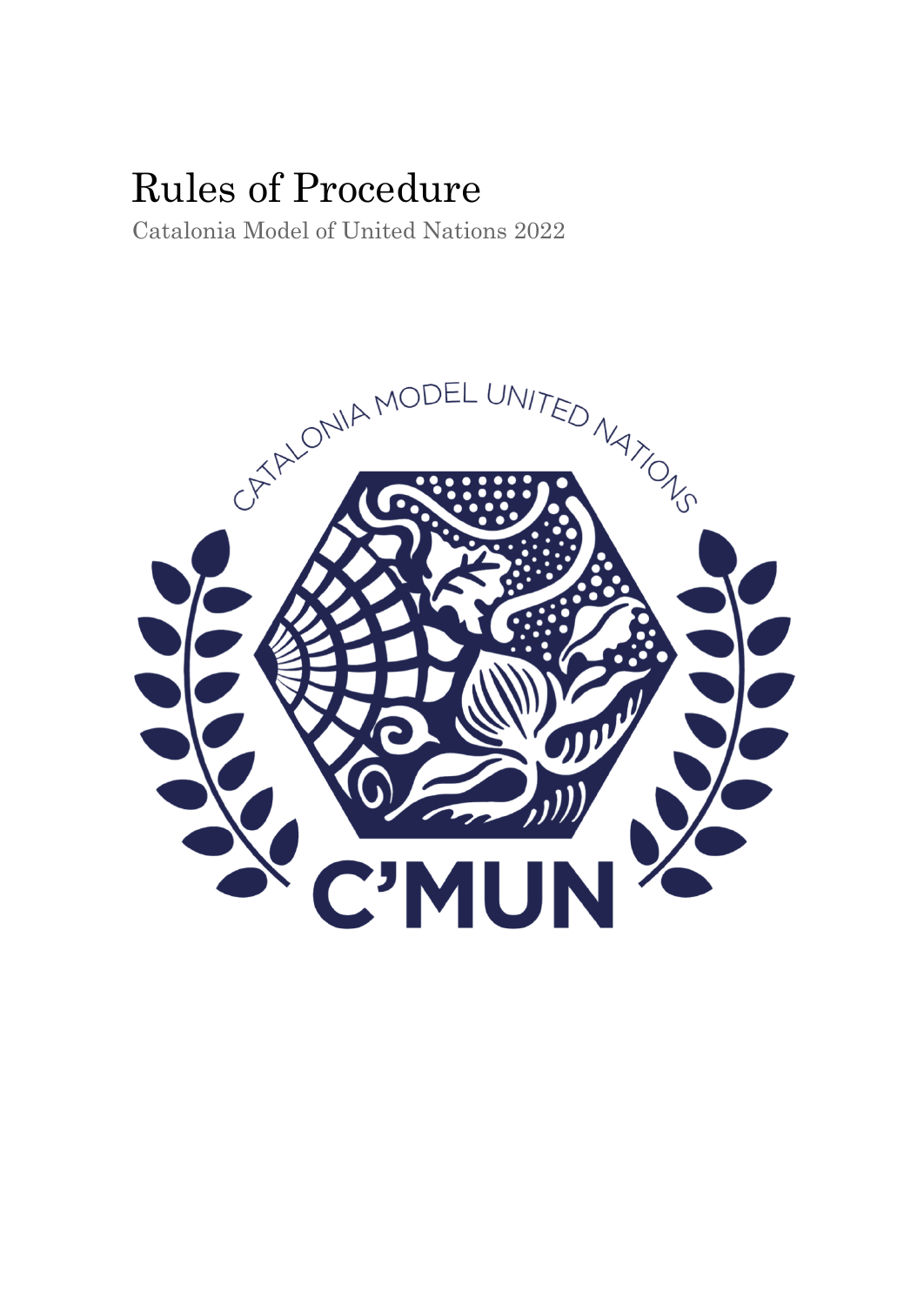

# Table of contents

| <b>Chapter I: General dispositions</b>                            | 5              |
|-------------------------------------------------------------------|----------------|
| Article 1: Concept                                                | 5              |
| <b>Article 2: United Nations Charter</b>                          | 5              |
| <b>Article 3: General Principles</b>                              | 5              |
| Article 4: Language                                               | 5              |
| Article 5: Dress code                                             | 5              |
| Article 6: Decorum                                                | 6              |
| Article 7: Diplomatic courtesy                                    | 6              |
| Article 8: Usage of electronic devices                            | 6              |
| <b>Chapter II: Rights and duties of the committee authorities</b> | $\overline{7}$ |
| Article 9: The Secretariat                                        | $\overline{7}$ |
| Article 10: Authority of the Chairperson                          | $\overline{7}$ |
| Article 11: Duties of the Chairperson                             | $\overline{7}$ |
| Article 12: Duties of the presidents of the Security Council      | 8              |
| <b>Chapter III: Procedure during formal session - Voting</b>      | 9              |
| Article 13: Voting rights                                         | 9              |
| Article 14: Voting procedures                                     | 9              |
| Article 15: Procedural voting                                     | 9              |
| Article 16: Substantive voting                                    | 9              |
| Article 17: Voting options on substantive matters                 | 9              |
| Article 18: Motion to divide the house                            | 9              |
| Article 19: Motion to vote close by clause                        | 10             |
| Article 20: Voting method                                         | 10             |
| Article 21: Conduct during voting                                 | 10             |
| Article 22: Majority required                                     | 10             |
| Article 23: Majorities                                            | 10             |
| <b>Chapter IV: Procedure during formal session - Points</b>       | 11             |
| Article 24: Point of Order                                        | 11             |
| Article 25: Point of information                                  | 11             |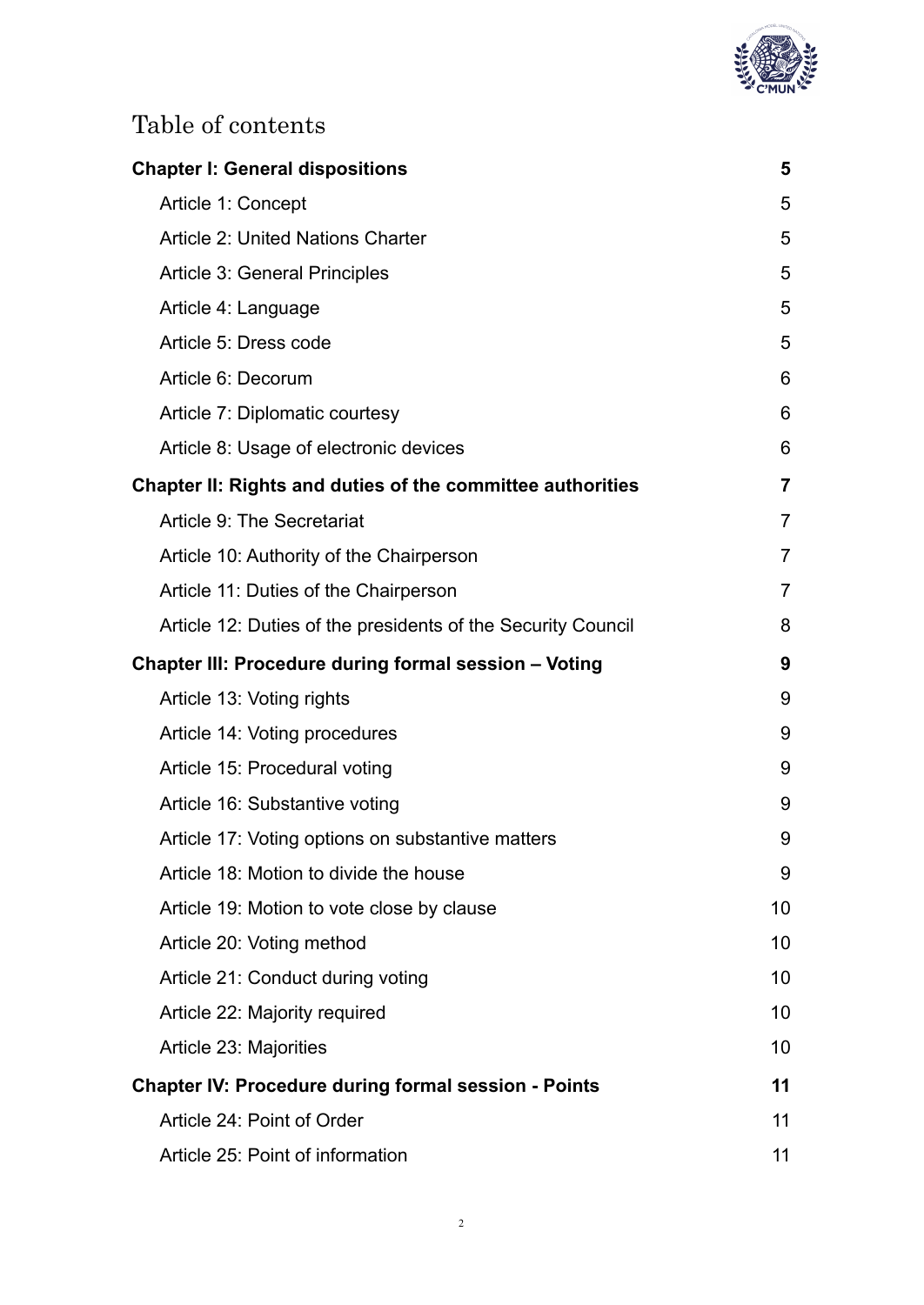| <b>ED NaDes</b><br>ż |
|----------------------|
|                      |
|                      |
|                      |
|                      |

| Article 26: Point of parliamentary inquiry                  | 11 |
|-------------------------------------------------------------|----|
| Article 27: Point of personal privilege                     | 11 |
| <b>Chapter V: Procedure during formal session - Motions</b> | 13 |
| Article 28: General Concept                                 | 13 |
| Article 29: Motions in procedural debate                    | 13 |
| <b>Article 30: Moderated Caucus</b>                         | 15 |
| <b>Article 31: Unmoderated Caucus</b>                       | 15 |
| Article 32: Extensions                                      | 15 |
| Article 33: Withdrawal of motions                           | 16 |
| Article 34: Failed motions                                  | 16 |
| <b>Chapter VI: Conduct of the debate</b>                    | 17 |
| Article 35: Motion to Open the debate                       | 17 |
| Article 36. Motion for the Adjournment of the Meeting       | 17 |
| Article 37: Motion to Resume the Debate                     | 17 |
| Article 38. Motion for the Suspension of the Meeting        | 17 |
| Article 39. Motion for the Closure of Debate                | 17 |
| Article 40: Motion to Reopen the Debate                     | 17 |
| Article 41: Quorum                                          | 18 |
| Article 42: Roll-call                                       | 18 |
| Article 43: Setting the Agenda                              | 18 |
| Article 44: Speaker's list                                  | 18 |
| Article 45: Time limit on speeches                          | 19 |
| Article 46: Yielding                                        | 19 |
| Article 47: Right of Reply                                  | 19 |
| <b>Chapter VII: Caucusing</b>                               | 21 |
| Article 48: General aspects of caucusing                    | 21 |
| <b>Chapter VIII: Documents</b>                              | 22 |
| Article 49: Working papers                                  | 22 |
| <b>Article 50: Draft Resolutions</b>                        | 22 |
| Article 51. Introduction of a draft resolution              | 23 |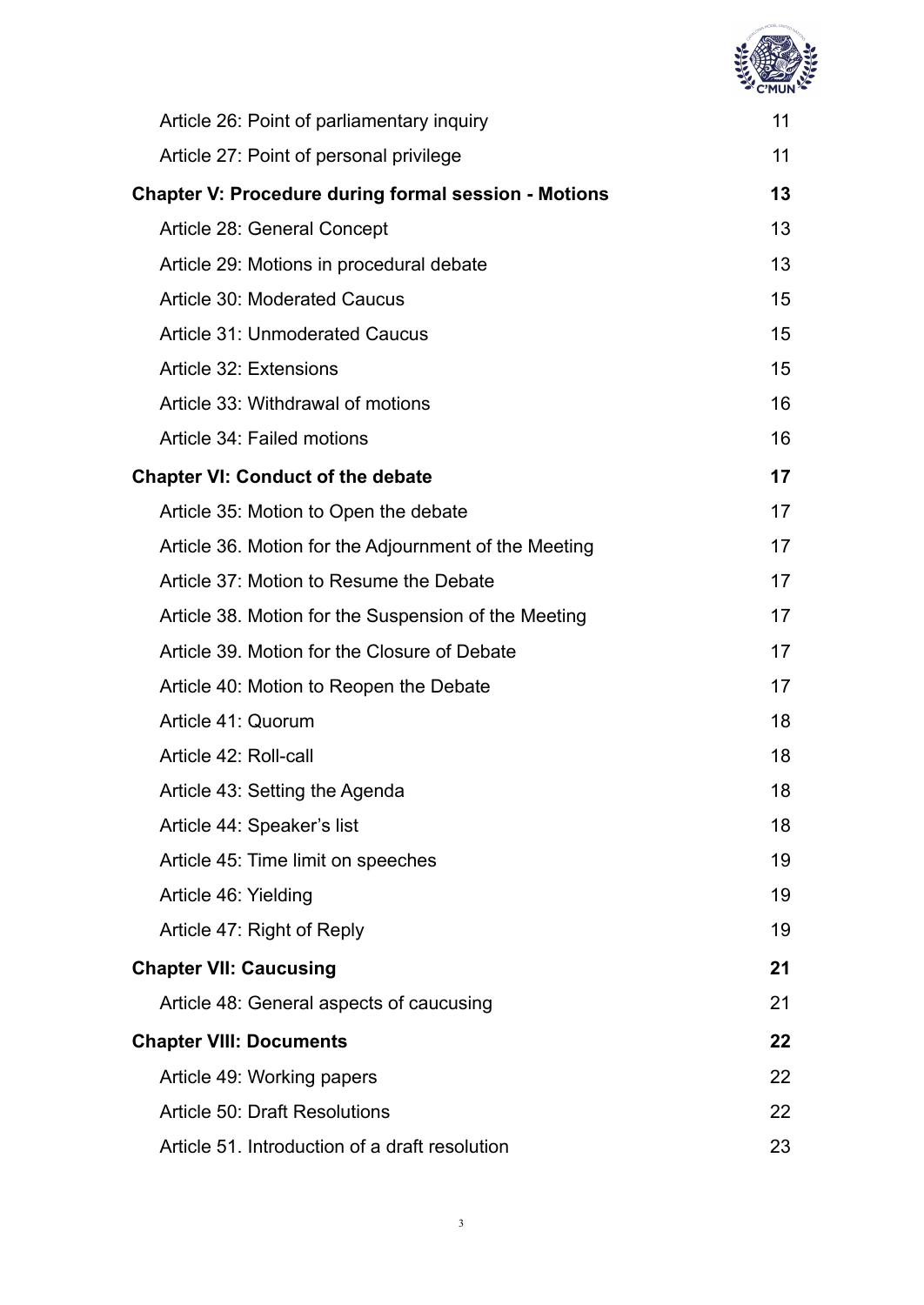

| <b>Chapter IX: Amendments</b>     | 24 |
|-----------------------------------|----|
| Article 52: General concept       | 24 |
| Article 53: Friendly amendments   | 24 |
| Article 54: Unfriendly amendments | 24 |
| Article 55: Voting of amendments  | 24 |
|                                   |    |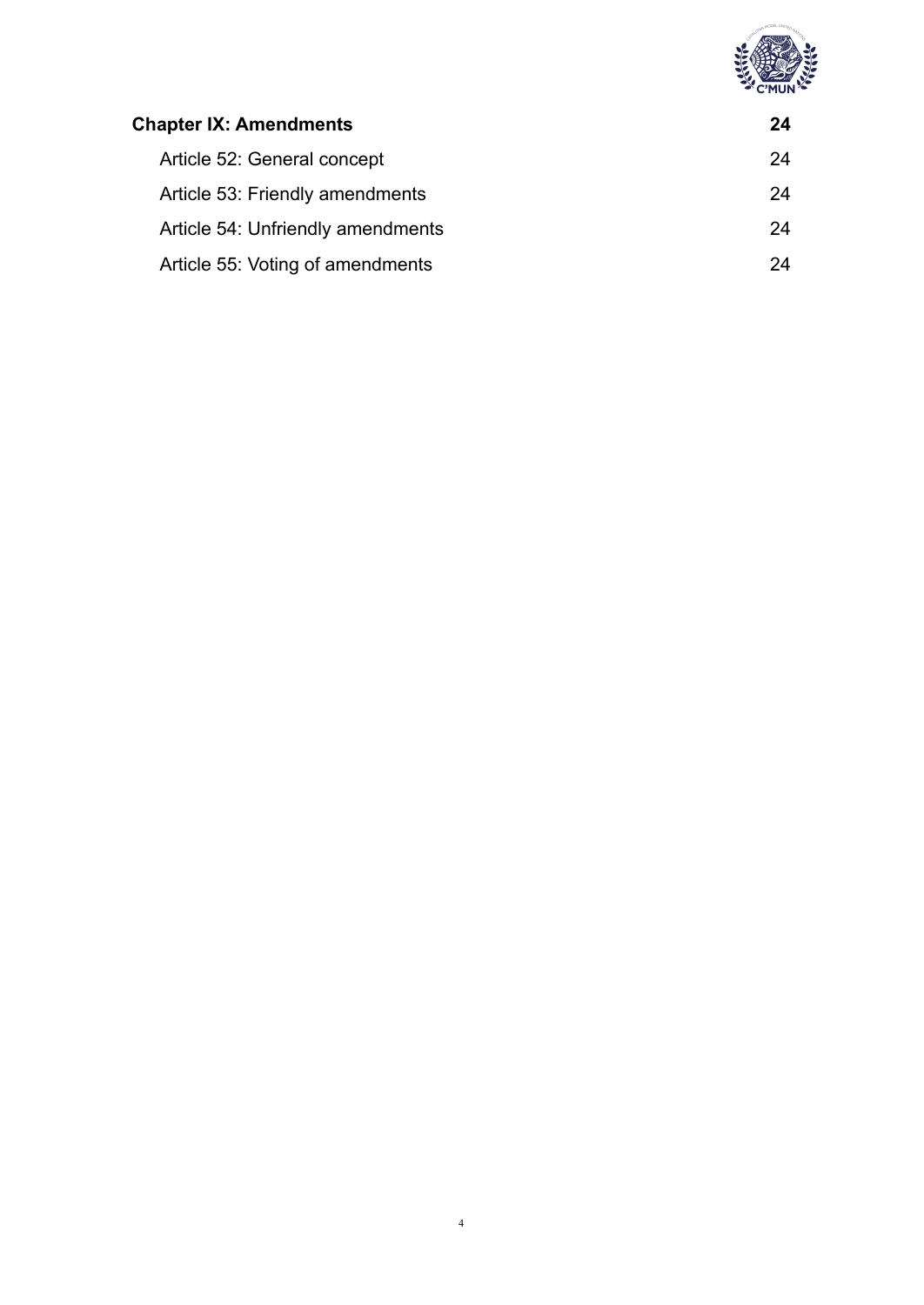

# <span id="page-4-0"></span>Chapter I: General dispositions

#### <span id="page-4-1"></span>Article 1: Concept

- 1. C'MUN (Catalonia Model of United Nations) is a Model of United Nations held yearly in Barcelona, the finality of which is to promote the values of the United Nations, as well as, familiarizing university students with the agenda of the international organizations.
- 2. Participants will, hereinafter, be referred to as *delegates, representatives or participants*.
- 3. Moderators of the debate will, hereinafter, be referred to as *chairs, chairpersons, moderators or committee directors.*
- 4. Throughout the rules of procedure "pass by majority" will imply that more than half of the delegates with voting rights vote for a certain point or motion.
- 5. Throughout the rules of procedure "pass by simple majority" will imply that there are more votes for than against, where abstentions do not go to either side.

#### <span id="page-4-2"></span>Article 2: United Nations Charter

Delegations should, at all times, act in accordance with the articles and principles of the United Nations Charter and the Universal Declaration of Human Rights. Any behaviour or comments that go against the physical and moral integrity of other Delegates may result in expulsion from the conference.

#### <span id="page-4-3"></span>Article 3: General Principles

- 1. The Board of Chairs is composed by the Chairs or committee directors.
- 2. Every committee will have two Chairpersons with equal power unless the committee's specialities require a deviation from the general organization, which should be explicit in all cases.
- 3. During sessions, the Chairs or other officers of the Committee should be entrusted by their Committee, whenever appropriate, with the conduct of informal negotiations aimed at reaching agreement on specific issues.
- 4. Messages must bear clear FROM and TO designations at the top of the paper.
- 5. Messages not fulfilling the above requirements will not be transmitted.

#### <span id="page-4-4"></span>Article 4: Language

The official language of the conference is English. Delegates should refrain from using any other languages during the sessions.

#### <span id="page-4-5"></span>Article 5: Dress code

- 1. The Dress code is formal. Men should wear a formal suit, shirt and tie or similar. Women should dress equally formally in suits, smart separates or dresses.
- 2. Delegates are forbidden from wearing any clothing, jewellery or accessories which may be distracting, inappropriate or call attention to themselves either individually or as a group.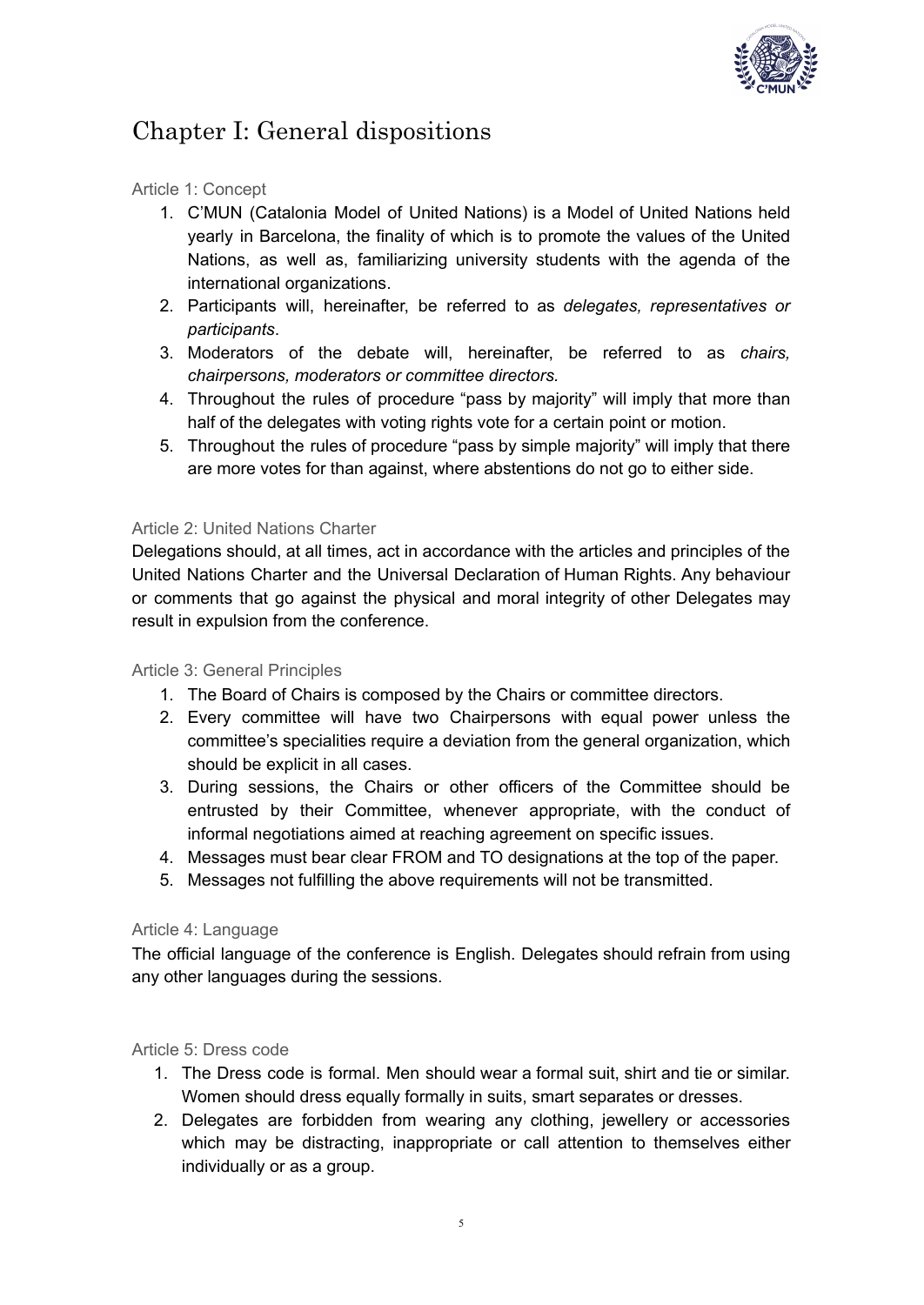

- 3. Interdictions include, but are not limited to:
	- a. Team accessories and non C'MUN accreditations.
	- b. Sports shoes and denim clothes.
	- c. Military attire.

#### <span id="page-5-0"></span>Article 6: Decorum

Representatives should address their fellow Delegates in a formal manner. Any speech held during a formal session should make use of courtesy formulas such as "Honourable Chair and Fellow Delegates" and should be stated as representing the countries views and not the individual opinion of the representative unless stated otherwise by the Chairs or the Rules of Procedure of the specific Committee.

#### <span id="page-5-1"></span>Article 7: Diplomatic courtesy

- 1. Representatives must accord diplomatic courtesy to all other Representatives and Officers at all times.
- 2. In accordance with Article 2, Delegates who persist in obvious attempts to disrupt the session or use insulting or abusive language, shall be subject to be expelled from the Committee by the Chairperson.
- 3. Decisions of the Chairs on diplomatic courtesy are not appealable.

#### <span id="page-5-2"></span>Article 8: Usage of electronic devices

- 1. The usage of electronic devices during the sessions will be decided by the Chairs and it will be not appealable.
- 2. Electronic devices should be used in an appropriate manner. The Chairs may forbid a delegate to use them if such delegate does not use them for the means previously established by the Chairpersons.
- 3. Cell phones should not be seen or heard in committee and Delegates may only use their mobile phones at lunch or after the conference is over.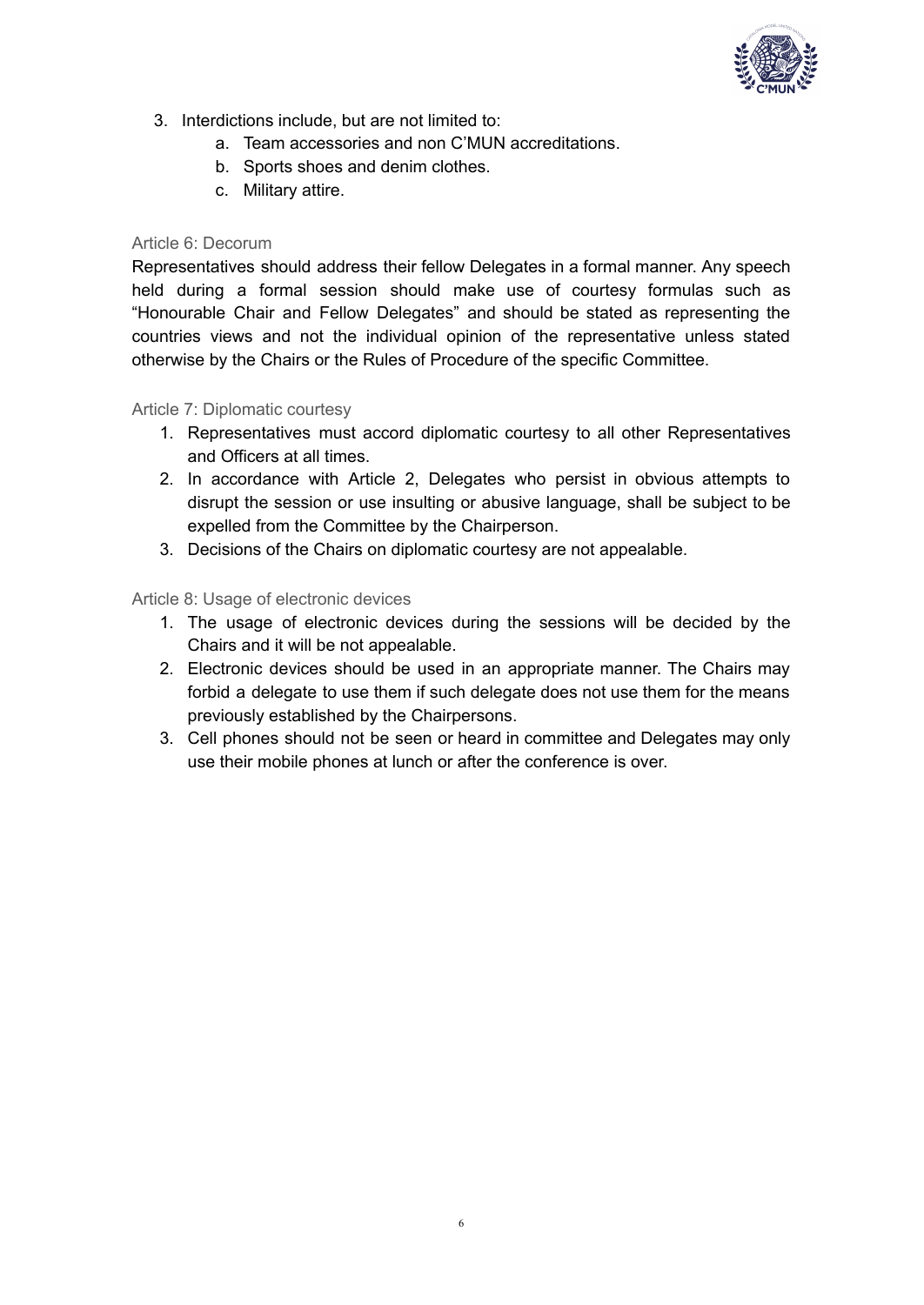

# <span id="page-6-0"></span>Chapter II: Rights and duties of the committee authorities

#### <span id="page-6-1"></span>Article 9: The Secretariat

- 1. The Secretary General and Under-Secretary Generals (USG) are collectively referred to as the Secretariat. Their task is to ensure the successful organisation and progression of the C'MUN conference.
- 2. The Secretary General, or a member of the Secretariat designated by them as their representative, may at any time make either oral or written statements to the General Assembly concerning any question under consideration by it.
- 3. The Secretary General, or a member of the Secretariat designated by him (or her) as his (or her) representative, will have the final word on questions regarding the Rules of Procedure.

<span id="page-6-2"></span>Article 10: Authority of the Chairperson

- 1. The Chairperson of the Committees should fully implement their authority.
- 2. The Secretariat shall appoint the Chairpersons of the Security Council and shall select any other positions necessary to help to conduct the sessions of C'MUN.
- 3. The Chairperson may slightly modify these Rules of Procedure, under its own discretion, for the benefit of the debate.
- 4. Absence of the Chairs,
	- a. If a Chairperson finds it necessary to be absent during a meeting, it is important to remember that the remaining Chair in the room shall have the same powers and duties as if there were the required number of Chairpersons in the room.

#### <span id="page-6-3"></span>Article 11: Duties of the Chairperson

- 1. The Chairperson shall:
	- a. Declare the opening and closing of each meeting of the Committee.
	- b. Direct its discussions.
	- c. Ensure observance of these rules.
	- d. Accord the right to speak.
	- e. Put questions and announce decisions.
	- f. Rule on points of order and subject to these rules.
	- g. Have complete control of the proceedings at any meeting and over the maintenance of order there at.
	- h. Put any motion on the floor. In the course of the discussion of an item.
- 2. The Chairperson may propose to the Committee,
	- a. The limitation of the time to be allowed to speakers.
	- b. The limitation of the number of times each Representative may speak.
	- c. The closure of the list of speakers or the closure of the debate.
	- d. The suspension or the adjournment of the meeting or the adjournment of the debate on the item under discussion.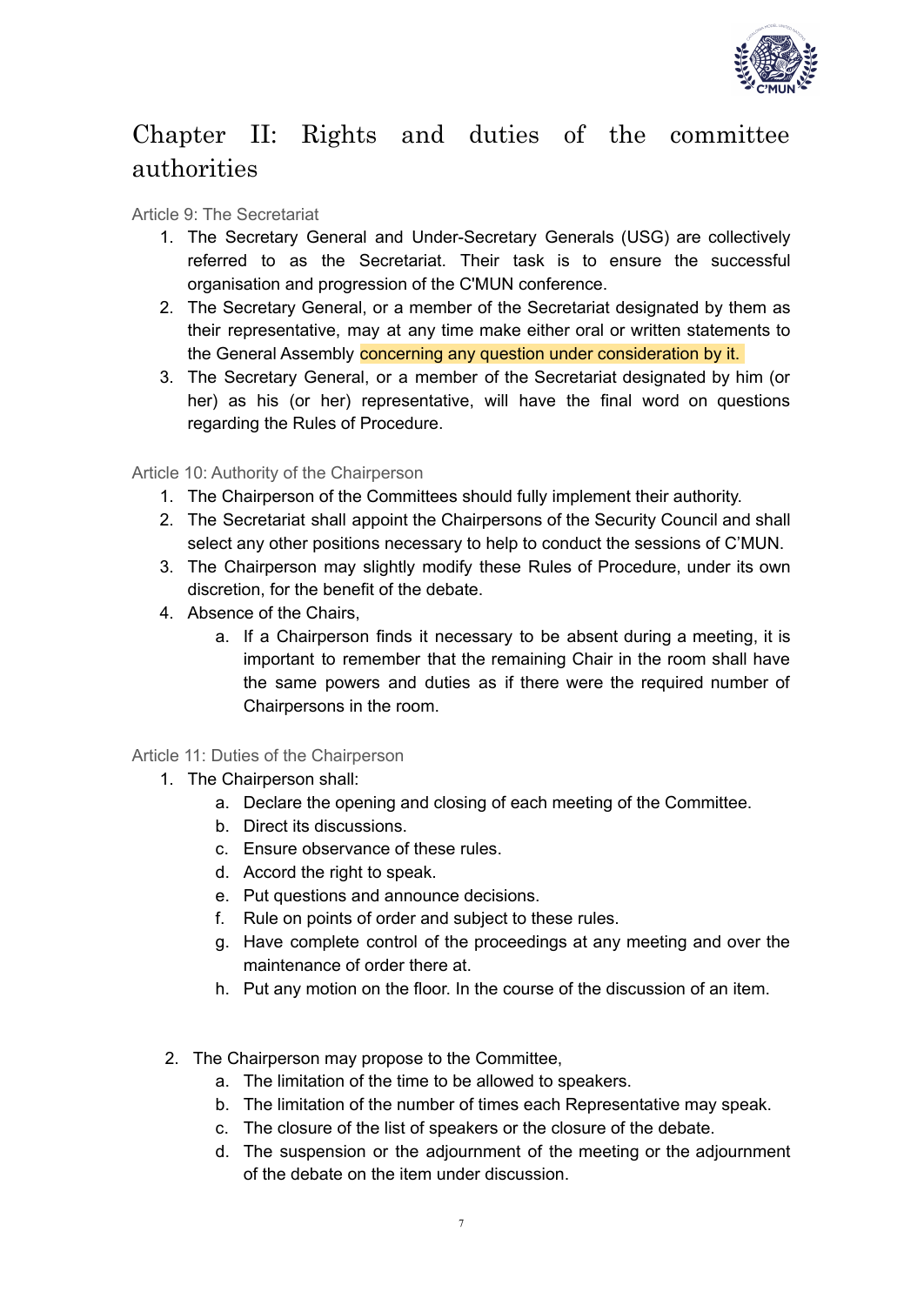

3. The Chairperson, in the implementation of his/her functions, remains under the authority of the Committee.

<span id="page-7-0"></span>Article 12: Duties of the presidents of the Security Council

- 1. The Presidents of the Security Council shall be the Chairpersons at all Council sessions and shall exercise the powers conferred to the Chairpersons in these rules.
- 2. In addition to exercising the powers conferred upon him/her elsewhere in these rules, the Presidents shall:
	- a. Set the agenda for the Security Council session.
	- b. Declare the opening and closing of each meeting.
	- c. Decide on the order in which resolutions are debated and direct discussions.
	- d. Ensure the observance of the rules, accord the right to speak, put questions to vote and announce decisions.
	- e. Rule on points of order and subject to these rules.
	- f. Have complete control of the proceedings at any meeting and over the order maintenance at formal meetings.
	- g. Propose limitations of debated time, a limitation on the number of times each Delegate may speak on any question and on the closure of debate.
	- h. In the interest of debate, or in order to work towards consensus, the Presidents may call upon a particular delegation to speak, even if they have not requested the floor. The Presidents may also, for the same purposes, restrict the speaking time of an individual Delegate.
- 3. Only the Presidents are empowered to call recesses or adjournments or to suspend the rules. Appeals from the decision of the Presidents are not debatable. Such appeals will be put directly to vote. Nine votes against the Presidents' decision are required for such an appeal to be upheld.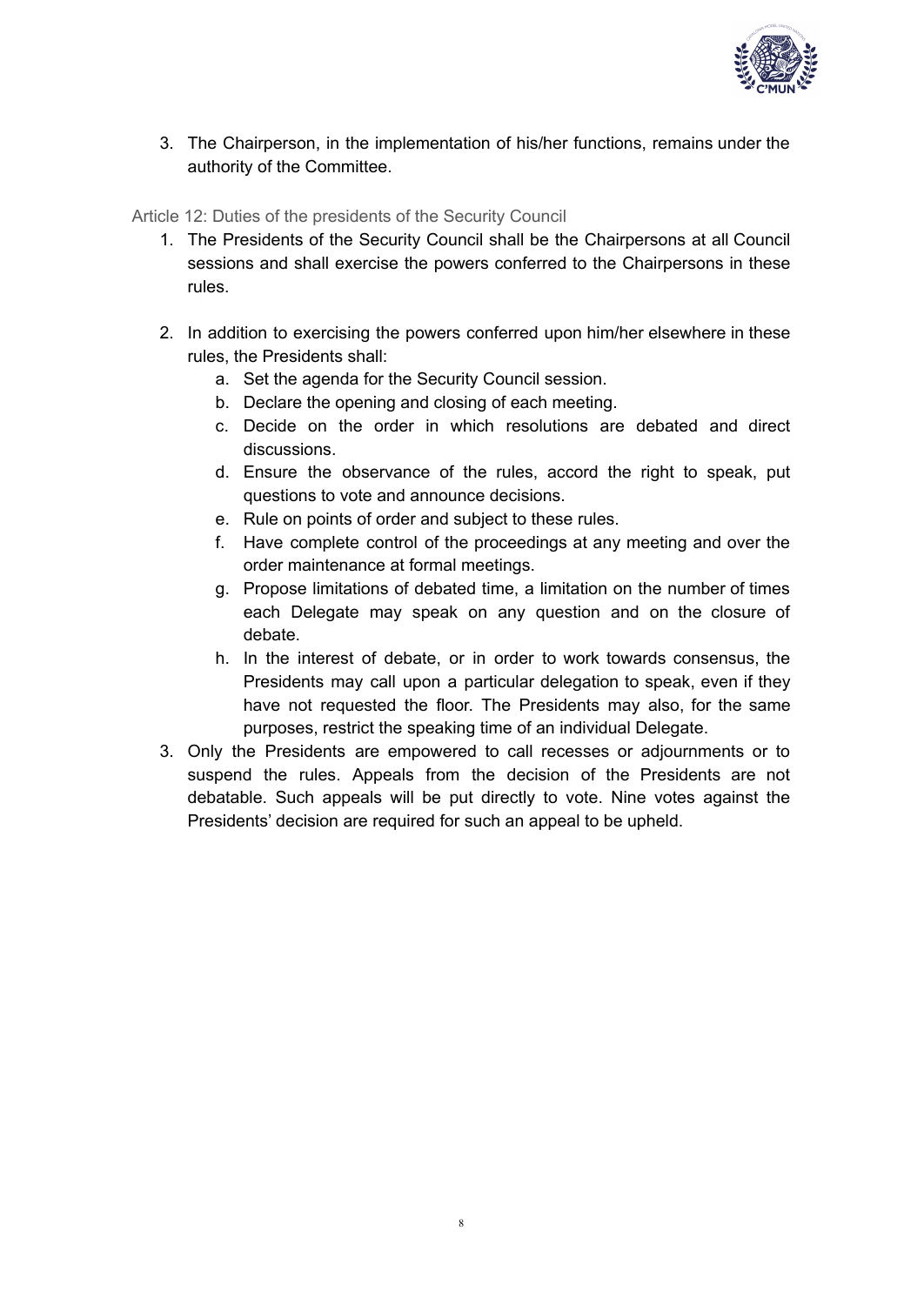

### <span id="page-8-0"></span>Chapter III: Procedure during formal session – Voting

#### <span id="page-8-1"></span>Article 13: Voting rights

- 1. Each member of the General Assembly and the Security Council shall have one vote.
- 2. Non-Council Member States and Observers shall not have voting rights on substantive matters.

#### <span id="page-8-2"></span>Article 14: Voting procedures

Committees will entertain two types of voting procedures: substantive voting and procedural voting.

#### <span id="page-8-3"></span>Article 15: Procedural voting

- 1. Procedural voting shall be used when voting procedures such as setting an agenda, postponing an item, limiting a speaker's time or introducing documents to a Committee.
- 2. Abstentions are not allowed in procedural matters.
- 3. Observers and invited members are only allowed to vote on procedural matters. Thus, they are not allowed to vote on substantive matters.

#### <span id="page-8-4"></span>Article 16: Substantive voting

- 1. Substantive voting shall be used regarding formal proposals that introduce a course of action for consideration, such as voting to pass treaties, amendments, resolutions and other documents.
- 2. The Chairperson may permit members to explain their votes, either before or after the voting except when the vote is taken by secret ballot.

#### <span id="page-8-5"></span>Article 17: Voting options on substantive matters

- 1. During roll-call Delegates shall state whether they are present or present and voting.
- 2. Declaring oneself present shall allow the Delegate to vote for, against or abstain in substantive matters.
- 3. Declaring oneself present and voting shall force the Delegate to vote for or against on substantive matters.

<span id="page-8-6"></span>Article 18: Motion to divide the house

- 1. A Motion to Divide the House can only be raised during substantive voting after a vote has resulted in the rejection of the subject at hand and Delegates have abstained.
- 2. Once this motion is raised, delegates have to immediately vote upon it.
- 3. This motion is considered procedural and passed by majority.
- 4. This motion shall force the house to vote only for or against the subject at hand that had been previously voted.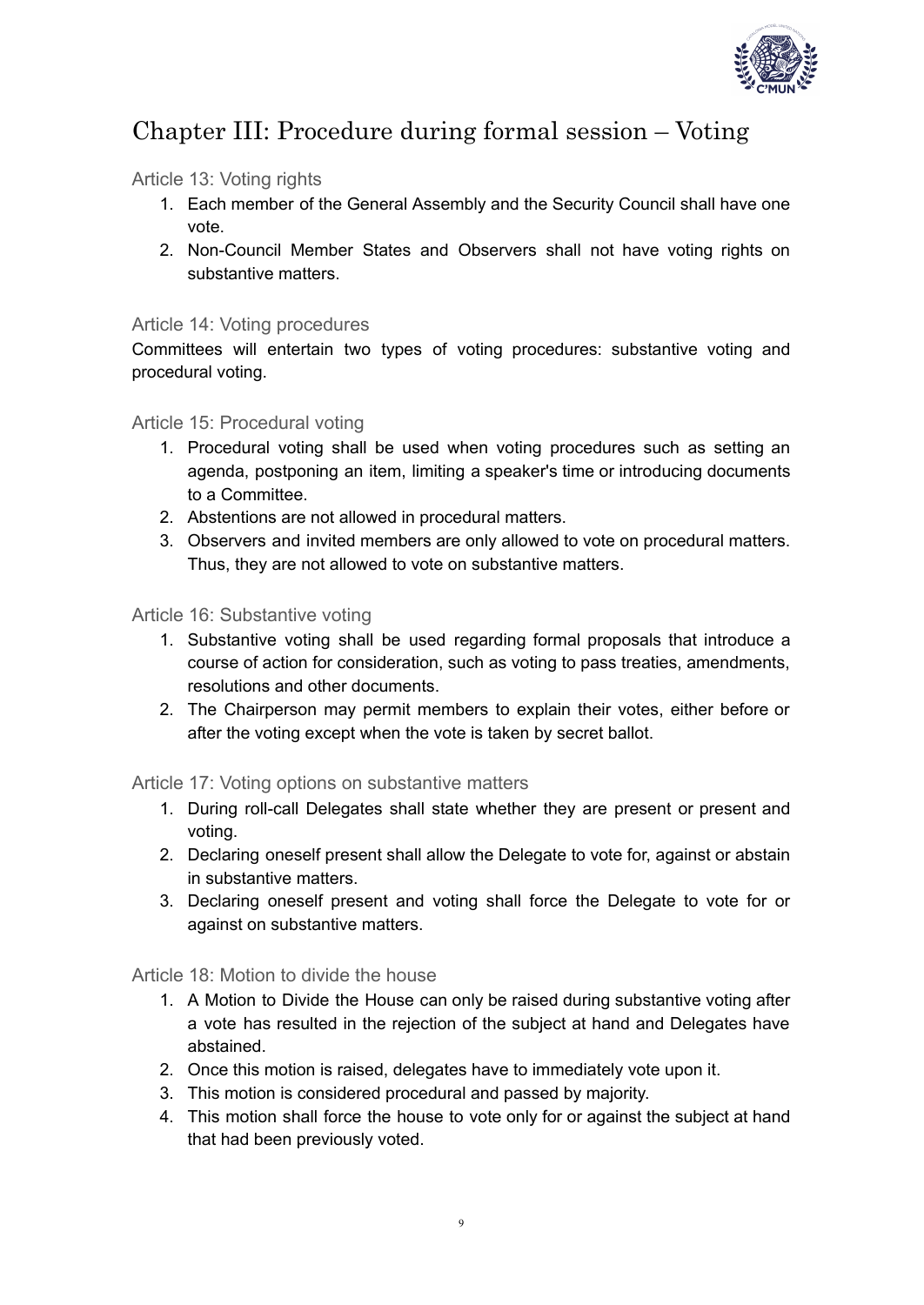

<span id="page-9-0"></span>Article 19: Motion to vote close by clause

- 1. This motion allows the Committee to vote the proposed document clause by clause.
- 2. The voting method will be by raised placards.

#### <span id="page-9-1"></span>Article 20: Voting method

- 1. The Committee members shall normally vote by raising placards.
- 2. A roll-call shall be taken for voting on the final document of the Committee session, following the English alphabetical order of the names of the members.
- 3. The name of each member shall be called in the roll-call, and its Representative shall reply "yes", "no" or "abstention".
	- a. Voting "with rights": a delegation that has voted "yes with rights" or "no with rights" will have the right to explain their decision after the voting procedure. The speaker's time will be at the Chairperson's discretion.
- 2. On other substantive matters Delegates may raise a motion for a roll-call vote if they want to proceed with such.
- 3. Voting by acclamation: the Board, at its discretion, may ask if there are any objections to a procedural vote. If there are no objections, the procedure will be automatically approved.

#### <span id="page-9-2"></span>Article 21: Conduct during voting

- 1. After the Chairperson has announced the beginning of voting, no Representative shall interrupt the voting except on a point of order in connection with the actual conduct of the voting or point of personal privilege.
- 2. Voting shall begin upon the Chair's declaration "we are in voting procedure," and end when the results of the vote are announced.
- 3. The usage of any type of electronic device different from the used during the debate is forbidden during voting.

#### <span id="page-9-3"></span>Article 22: Majority required

- 1. Decisions on procedural matters shall be passed by majority.
- 2. Decisions on substantive matters shall be passed by simple majority.
- 3. The above mentioned rules are subject to the limitations established in these Rules of Procedure.
- 4. The United Nations Security Council shall be guided by its own rules whereby decisions on procedural matters require nine affirmative votes for adoption, and decisions on substantive matters (i.e. voting on Draft resolution or amendments) in the Council require affirmative votes from nine Members, including the concurring votes of the five permanent members.

#### <span id="page-9-4"></span>Article 23: Majorities

- 1. Majority: majority is reached with 50% + 1 of affirmative votes.
- 2. Simple majority: there is one more vote in favour than against.
- 3. Qualified majority: is reached by ⅔ of the committee.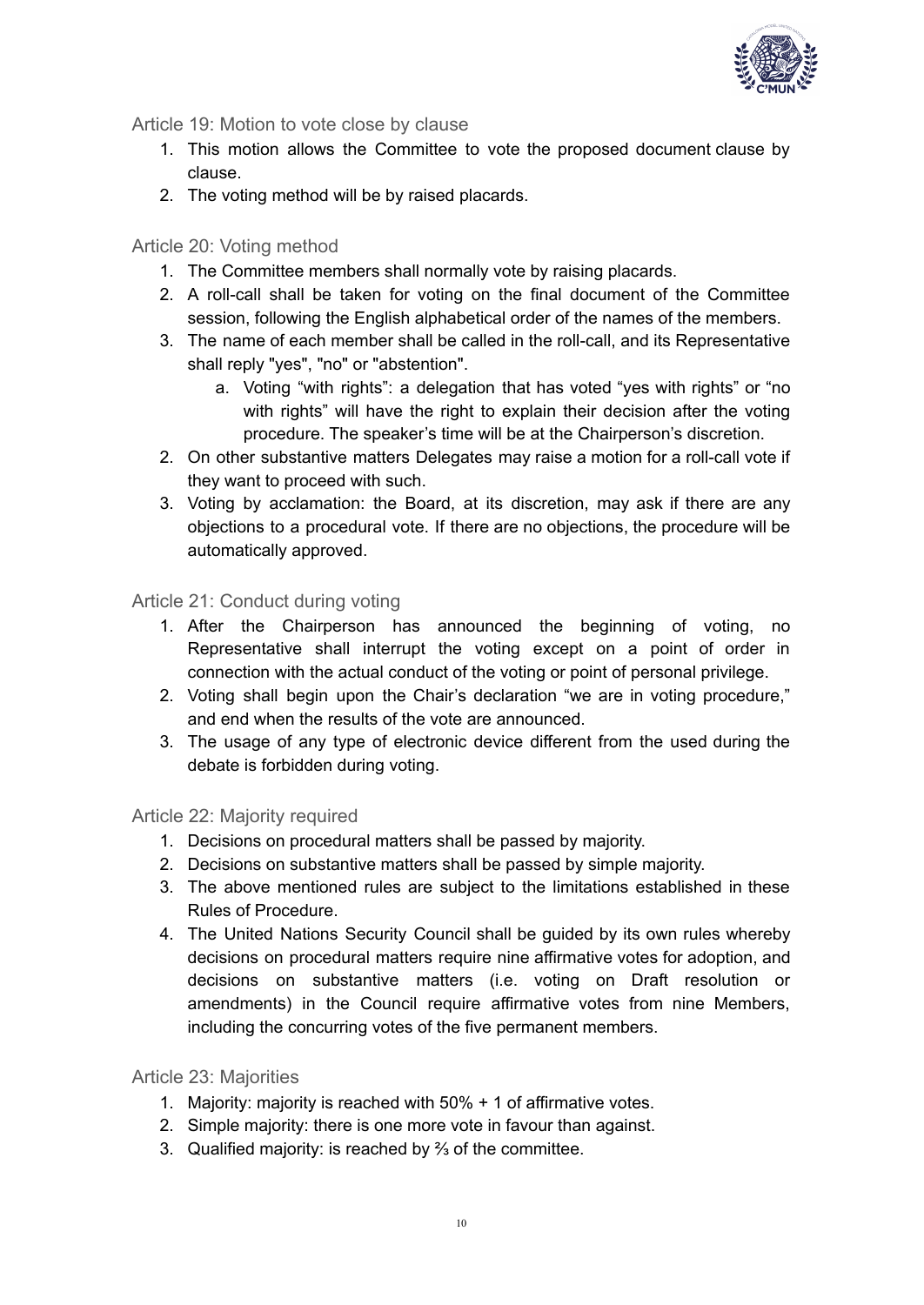

# <span id="page-10-0"></span>Chapter IV: Procedure during formal session - Points

#### <span id="page-10-1"></span>Article 24: Point of Order

- 1. A Point of Order is raised by a Delegate if they feel the Rules of Procedure are being infringed by the chairs or other Delegate.
- 2. Delegates must raise their placard and state 'point of order', then rise and state their point after having been recognised by the chairs.
- 3. Once a point of order has been recognised, the Chairs will ask the Delegate to elaborate, and will correct the action if the Rules of Procedures had indeed been infringed.
- 4. In case the Rules of Procedure have not been infringed, the point will not be entertained.
- 5. If a Delegate feels the Chairs wrongly decided to grant or not grant a point of order, they may approach the Secretariat.

#### <span id="page-10-2"></span>Article 25: Point of information

- 1. During substantive debate, a Representative may question a speaker by raising a Point of Information. A Point of Information may be directed to the Chair/President OR to the speaker who has the floor, if he or she has indicated that he or she is willing to yield to points of information. A point of information must be formulated as a question e.g. "Is the speaker aware that..." or "Does the speaker (not) realize that..." etc. A short introductory statement or reference may precede the question e.g. "The speaker stated in his speech that... Is he not aware...?". Delegates will not be able to ask or express further questions concerning any topics.
- 2. Questions must be directed through the Chair/President and may be made only after the speaker has concluded his/her remarks, but before he/she has yielded the floor.
- 3. Representatives may not interrupt a speaker on a Point of Information.
- 4. Only one Point of Information may be raised after the speaker has concluded his/her intervention.

#### <span id="page-10-3"></span>Article 26: Point of parliamentary inquiry

- 1. A Point of Parliamentary Inquiry is raised to the Chair/President if a Representative wishes to obtain a clarification of procedure or a statement of the matters before the Committee/Council.
- 2. Representatives may not interrupt a speaker on a Point of Information.

#### <span id="page-10-4"></span>Article 27: Point of personal privilege

1. A Delegate may raise a Point of Personal Privilege in order to inform the Chairperson/President of a physical discomfort he or she is experiencing, which impairs his/her ability to participate in the proceedings, such as high room temperature, or inability to hear the speaker.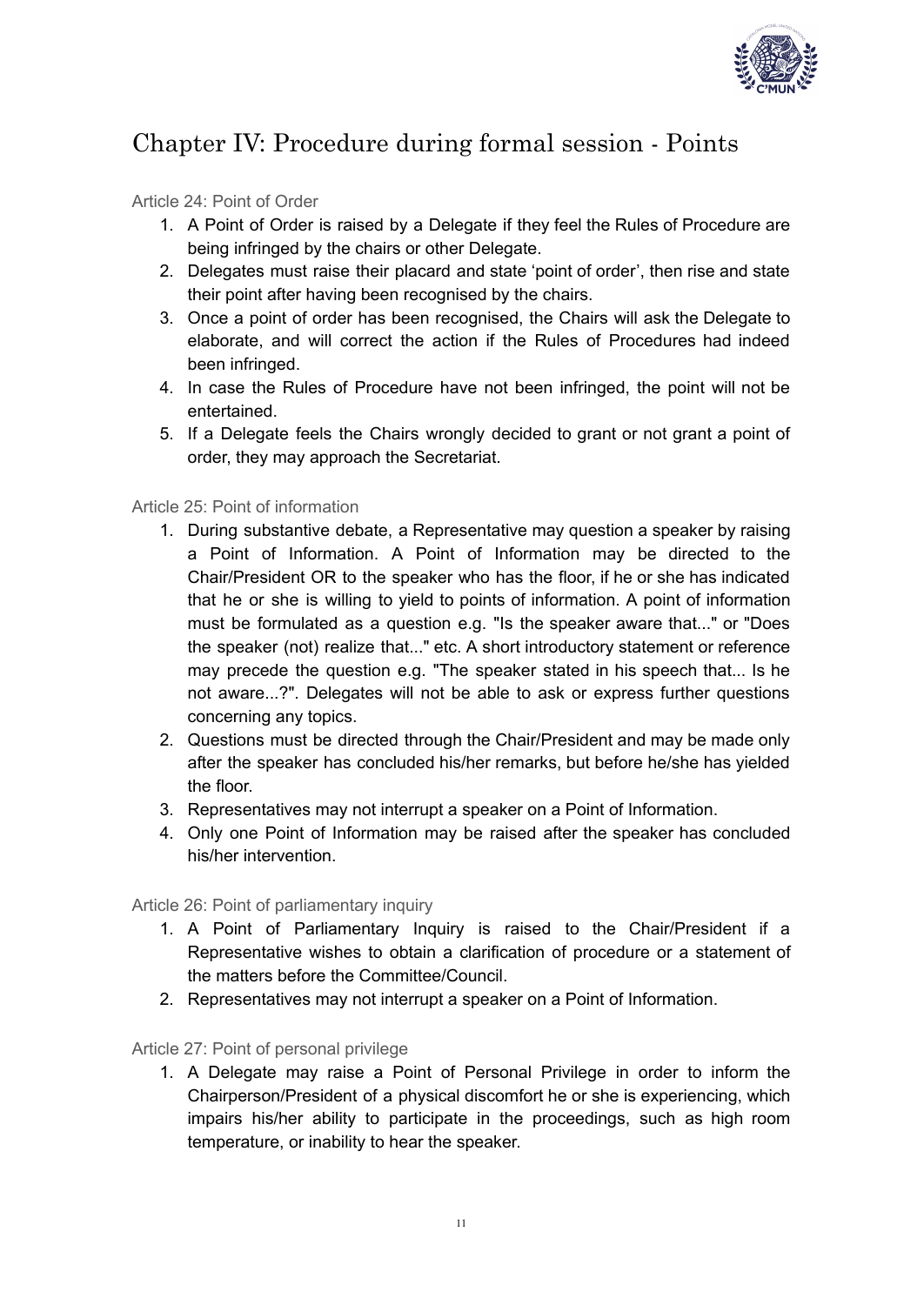

- 2. A point of Personal Privilege may interrupt a Speaker, if unavoidably necessary.
- 3. Delegates should use this power with the utmost contention.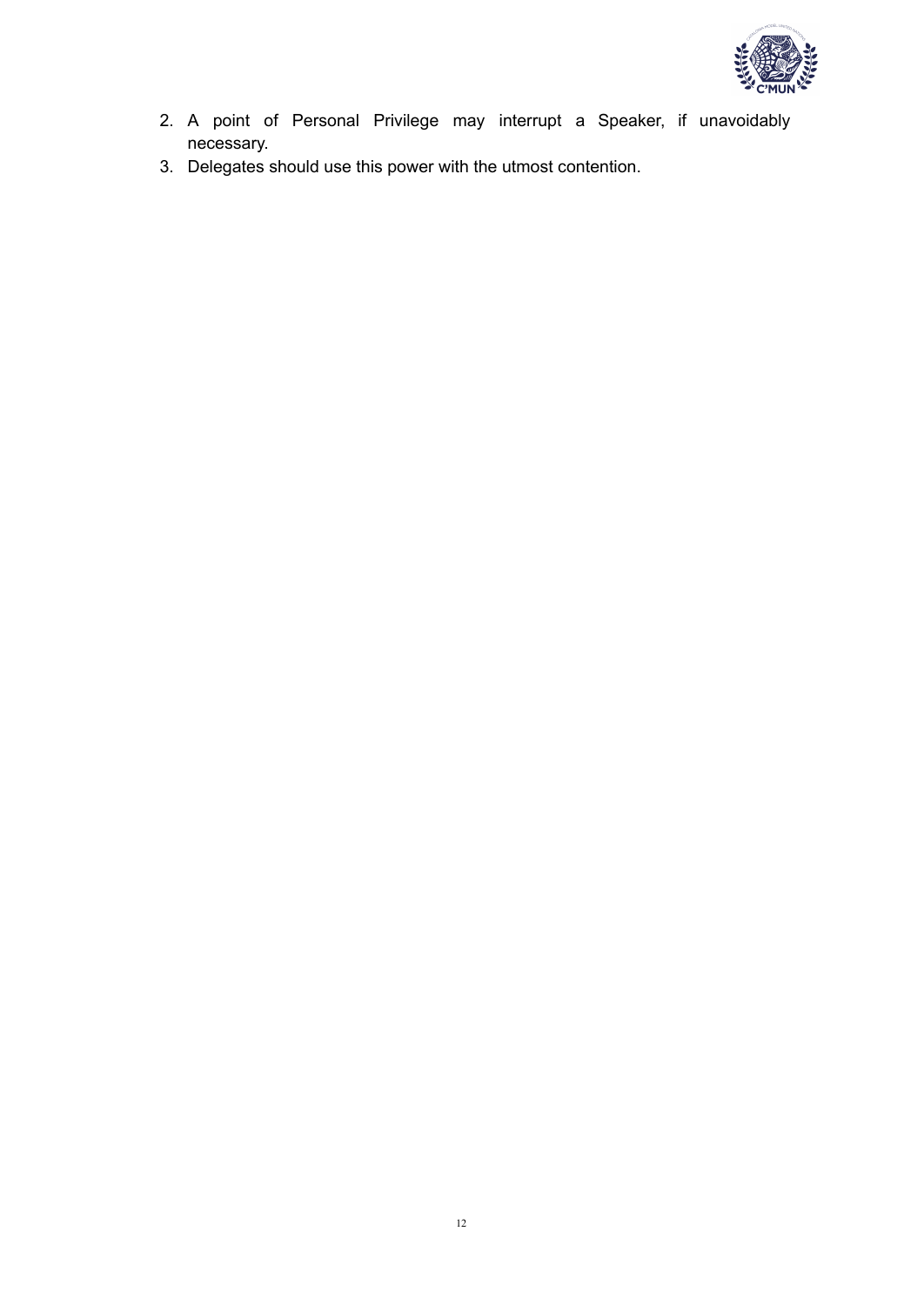

# <span id="page-12-0"></span>Chapter V: Procedure during formal session - Motions

#### <span id="page-12-1"></span>Article 28: General Concept

- 1. A motion is a proposal for debate which will eventually be voted upon.
- 2. Motions can only be introduced once the Chairperson has indicated that the floor is open to points or motions.
- 3. The Chairperson reserves the right to rule any motion out of order at any given time.
	- a. Delegates can appeal this and other decisions of the Chairs on the basis of article 26 as long as they are within the scope of these Rules of Procedure.
- 4. Motions will be voted using the criteria established in article 26. The Chairperson has the discretionary power to modify the order in which motions are voted.
	- a. Delegates can appeal this decision on the basis of article 26.

<span id="page-12-2"></span>Article 29: Motions in procedural debate

1. The following table establishes the possible motions and the order in which they are voted following the concept of disruptiveness. It also sets the majorities needed to pass and the specificities of the motions.

| <b>Motion</b>                                     | <b>Vote</b>                                   | <b>Procedural particularities</b>                              |
|---------------------------------------------------|-----------------------------------------------|----------------------------------------------------------------|
| Motion for a minute<br>of silence                 | none                                          |                                                                |
| <b>Points</b>                                     | none                                          |                                                                |
| Motion to open the<br>debate                      | Simple majority                               |                                                                |
| Motion to set the<br>agenda                       | Simple majority                               |                                                                |
| Motion to appeal<br>the chairperson's<br>decision | Simple majority                               |                                                                |
| Motion to adjourn<br>the debate                   | Qualified majority<br>$\frac{2}{3}$ majority) | Possibility to entertain 2 speakers in favour<br>and 2 against |
| Motion to suspend<br>the debate                   | Simple majority                               |                                                                |
|                                                   |                                               |                                                                |

2. Table with the entertaining motions in order of disruptiveness: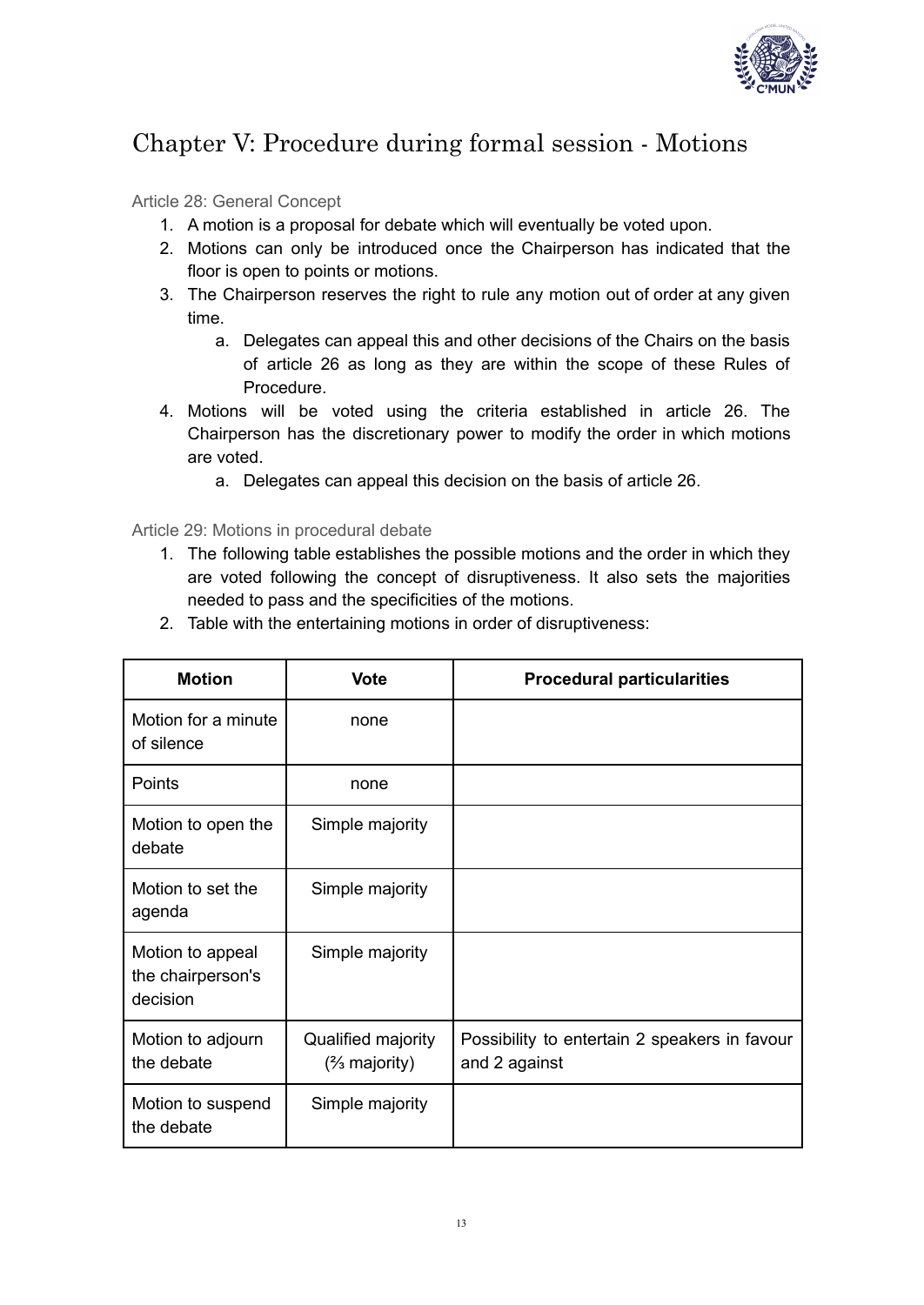

| Motion to reopen<br>the debate                  | Qualified majority<br>$\frac{2}{3}$ majority) | Once the debate has been closed and<br>before<br>voting<br>procedure<br>has<br>started,<br>Delegates can choose to re-open<br>the<br>debate if serious difficulties arise.<br>There is possibility to entertain 2 speakers<br>in favour and 2 against. |
|-------------------------------------------------|-----------------------------------------------|--------------------------------------------------------------------------------------------------------------------------------------------------------------------------------------------------------------------------------------------------------|
| Motion to close the<br>debate                   | Qualified majority<br>(% majority)            | Possibility to entertain 2 speakers in favour<br>and 2 against                                                                                                                                                                                         |
| Motion for a P-5<br>caucus                      | Affirmative vote of<br>all P-5 members        |                                                                                                                                                                                                                                                        |
| Motion to introduce<br>a draft resolution       | Qualified majority<br>$(2/3)$ majority)       | May call for a motion for a panel of experts                                                                                                                                                                                                           |
| Motion to introduce<br>amendments               | none                                          | Once the chair has accepted an<br>amendment, one of the Delegates<br>sponsoring the amendment must raise a<br>motion to introduce such an amendment.                                                                                                   |
| Motion to introduce<br>a written proposal       | none                                          |                                                                                                                                                                                                                                                        |
| Motion to concrete<br>debate duration           | Simple majority                               | See article 29 for motion to extend the<br>timing of the previous caucus                                                                                                                                                                               |
| Motion for an<br>unmoderated<br>caucus          | Simple majority                               | Longest caucus has been voted before.<br>See article 28                                                                                                                                                                                                |
| Motion for a panel<br>of experts                | Simple majority                               | Longest caucus has been voted before.                                                                                                                                                                                                                  |
| Motion for a<br>moderated caucus                | Simple majority                               | Caucus with the longest general time are<br>voted before, when two are coincident on<br>this criteria, Caucus with the longest time<br>per speaker are voted before. See article 27                                                                    |
| Motion to close the<br>general speakers<br>list | Simple majority                               |                                                                                                                                                                                                                                                        |
| Motion to open the<br>general speakers<br>list  | Simple majority                               |                                                                                                                                                                                                                                                        |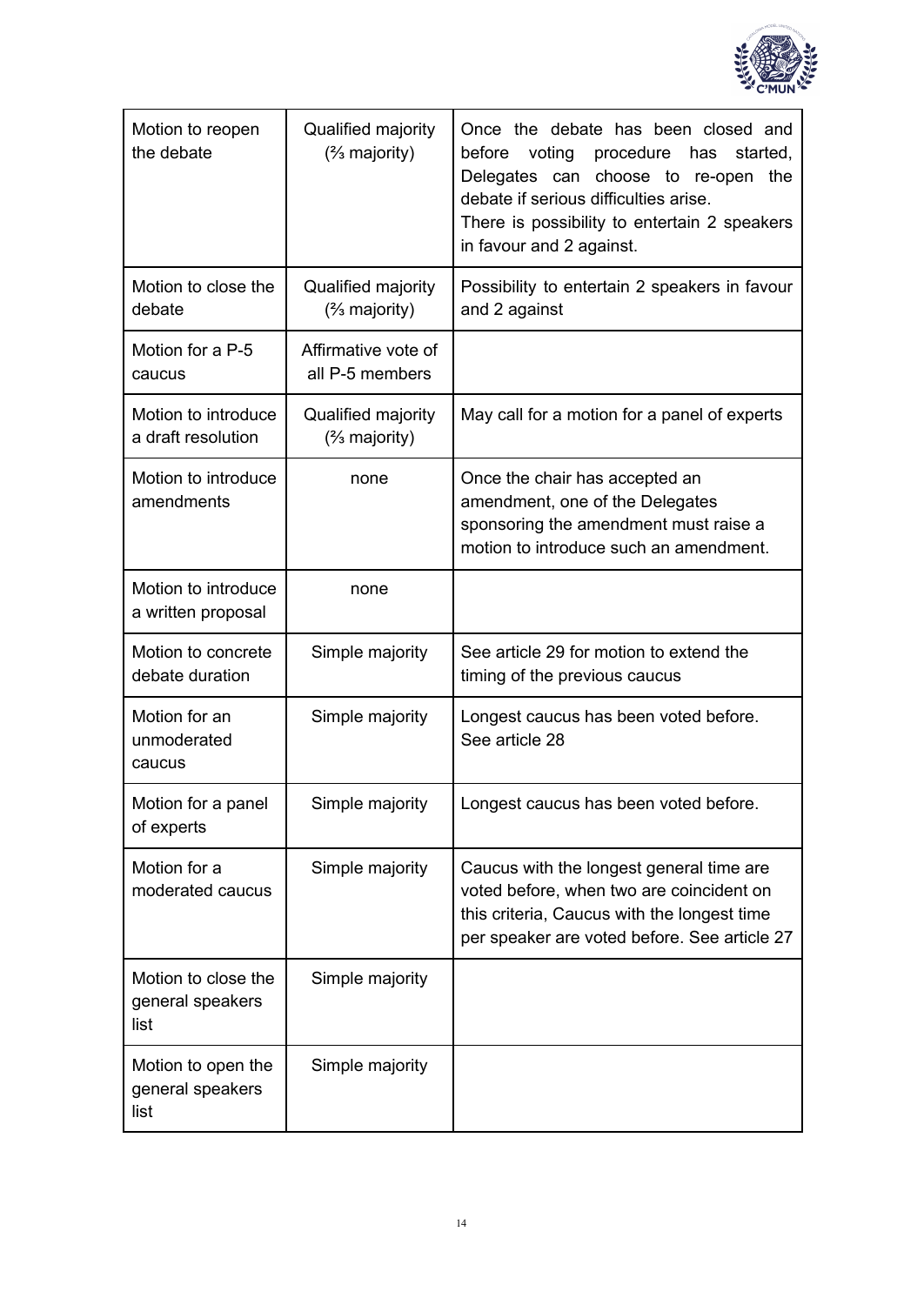

| Motion to invite a | Qualified majority | Where applicable, the house may call for a |
|--------------------|--------------------|--------------------------------------------|
| representative     | $(2/3)$ majority)  | representative of another country to ask   |
|                    |                    | questions about a certain topic.           |

- 3. In accordance with article 25.4 the criteria for the order in which to vote motions is subject to the chair's criteria.
- 4. No modification to the voting requirements of the motions will be allowed.
- 5. Raising motions not specified here shall not be entertained by the Chairs.

#### <span id="page-14-0"></span>Article 30: Moderated Caucus

- 1. A motion for a Moderated Caucus is in order during formal debate at any time when the floor is open, prior to closure of debate.
- 2. A Delegate who moves for Moderated Caucus must specify the purpose for the Moderated Caucus, the total time limit, which must not exceed 20 minutes, and the time limit allowed for individual speeches, which must not exceed 1 minute 30 seconds.
- 3. The time limit is subject to the Chairperson's approval.
- 4. Chairs will firstly ask for seconds. If no other Delegate seconds, the proposal shall not pass. The Chairs will secondly ask for objections. If no Delegates object, the motion will be entertained without voting.
- 5. If the motion passes, the Council will enter formal debate whereby the President will recognize Delegates who raise their placards to speak about the issue at hand.
- 6. The Delegate who raised the motion for such Moderated Caucus is entitled to be the first or last speaker if he wishes to.

#### <span id="page-14-1"></span>Article 31: Unmoderated Caucus

- 1. A motion for an Unmoderated Caucus is in order during formal debate at any time when the floor is open, prior to closure of debate.
- 2. A Delegate who moves for an Unmoderated Caucus must specify the total time limit which must not exceed 30 minutes. This form of caucusing does not require any subject or other specifications.
- 3. The time limit is subject to the Chairperson's approval.
- 4. Chairs will firstly ask for seconds. If no other Delegate seconds, the proposal shall not pass. The Chair will secondly ask for objections. If no Delegates object, the motion will be entertained without voting.
- 5. If the motion passes the Chairs will cease to be the moderating agents of the debate, and Delegates will be able to move freely and discuss as they wish amongst themselves.

#### <span id="page-14-2"></span>Article 32: Extensions

- 1. Motion to Extend Debate
	- a. During the discussion of any matter, a representative may move for the prolonging of the debate on the item under discussion.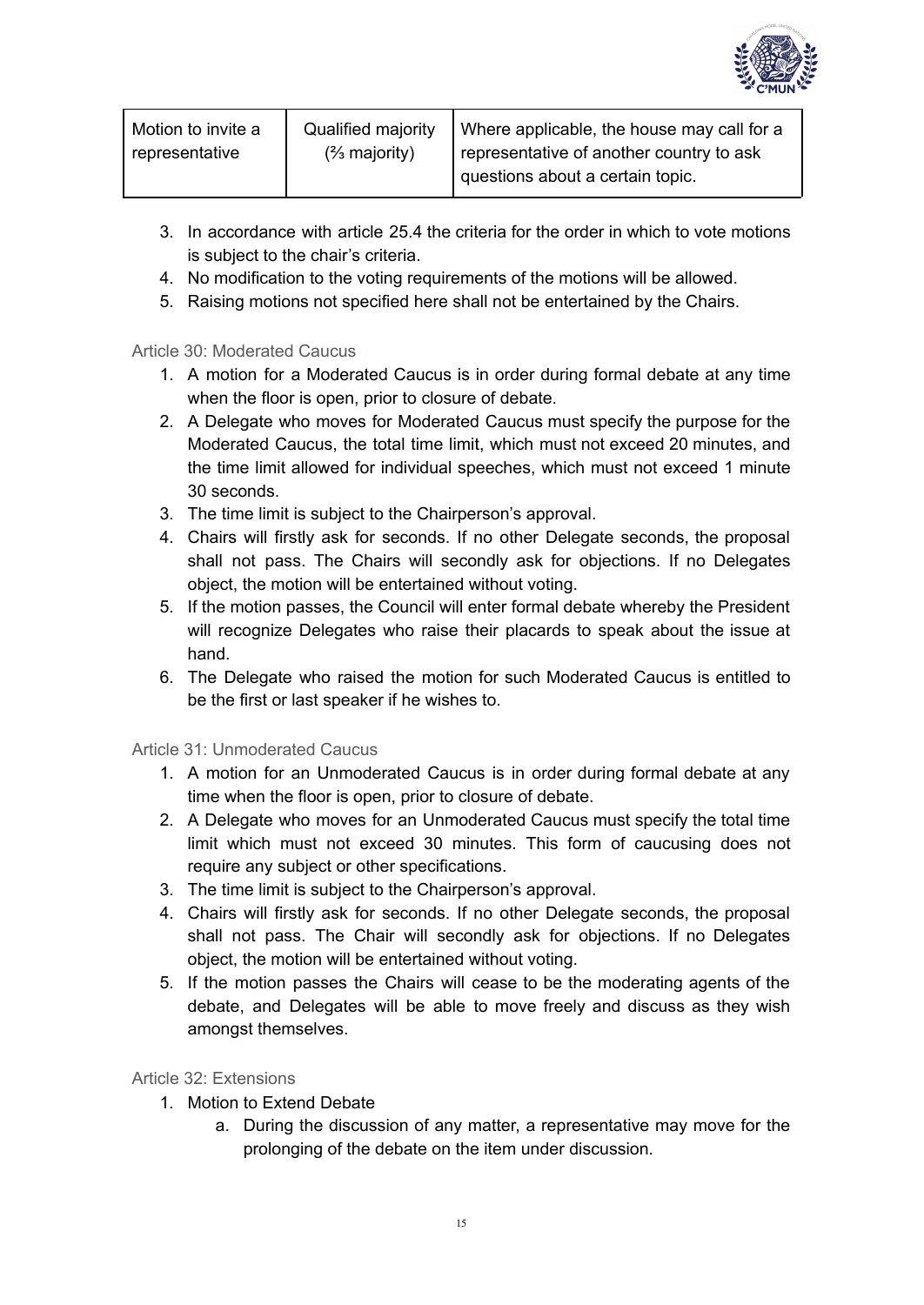

- b. The time of the extension shall not exceed the timeframe of the former one.
- c. The Representative proposing the motion must briefly explain its purpose and propose a time limit.
- d. The Chairperson may limit the time to be allowed to speakers under this rule.
- e. It needs second approval and in case of any objections, it is necessary to vote on the motion.
- 2. Motion for Caucusing Break
	- a. A motion for a Caucusing Break is in order during formal debate at any time when the floor is open, prior to closure of debate.
	- b. A Delegate who moves for Caucusing break must briefly explain its purpose and specify a time limit for the caucus, which must not exceed 20 minutes.
	- c. The time limit is subject to the President's/Chairperson's approval.
	- d. It needs second approval and in the case of any objections it is necessary to vote on the motion.
	- 3. Closure of Debate (Motion to Limit Debate)
		- a. At any time, a Representative may move the closure of the debate on the item under discussion, whether or not any other Representative has signified his/her wish to speak.
		- b. The motion shall be immediately put to the vote.
		- c. It needs second approval and in the case of any objections, a majority is needed to proceed.
		- d. If the Committee is in favour of the closure, the Chairperson shall declare the closure of the debate.
		- e. If the Chairperson rules this motion out of order, his/her decision is not appealable.

#### <span id="page-15-0"></span>Article 33: Withdrawal of motions

- 1. A motion may be withdrawn by its proposer at any time before voting on it has commenced.
- 2. A motion thus withdrawn may be reintroduced by any member.

#### <span id="page-15-1"></span>Article 34: Failed motions

Motions which have not passed cannot be reintroduced. If the Chair deems appropriate that they are tackled it can encourage the Delegate raising the motion to rephrase it.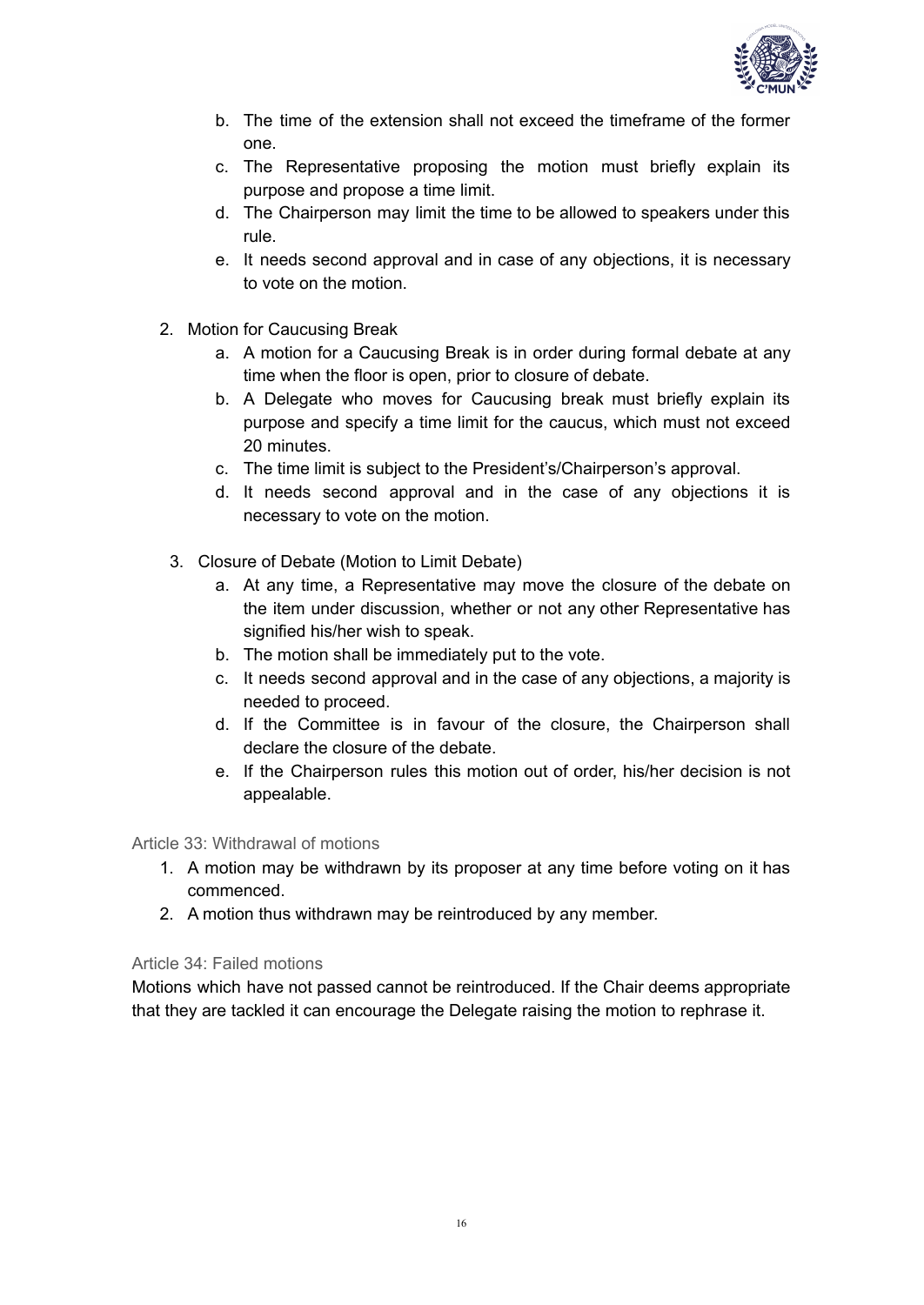

# <span id="page-16-0"></span>Chapter VI: Conduct of the debate

<span id="page-16-1"></span>Article 35: Motion to Open the debate

- 1. Once the Quorum has been met either at the start of committee or after a suspended or adjourned session and delegates are ready to begin, a motion to Open debate is in order.
- 2. This motion requires a simple majority to pass.

<span id="page-16-2"></span>Article 36. Motion for the Adjournment of the Meeting

- 1. If passed, the Motion for Suspension adjourns the meeting for a short time. The Motion requires a qualified majority (2/3) to pass. The Chairs may rule out this Motion provided it is not close enough in time to the end of the Committee break as set out by the schedule.
- 2. The Motion for Suspending of the Meeting is debatable.

<span id="page-16-3"></span>Article 37: Motion to Resume the Debate

1. The Motion to resume the debate will be entertained after the coffee breaks or the lunch break. The Motion requires a qualified majority (⅔ of the Committee) to pass.

<span id="page-16-4"></span>Article 38. Motion for the Suspension of the Meeting

- 1. If passed, the Motion for Suspension of the debate ends the meeting for the rest of the day or until the next conference. The Motion requires a qualified majority (2/3) to pass. This Motion may be ruled out by the Chairs provided it is not close enough in time to the end of the Committee meeting as set out in the Conference schedule.
- 2. The Motion for Adjournment of the Debate is debatable.

<span id="page-16-5"></span>Article 39. Motion for the Closure of Debate

- 1. If passed, the Motion for the Closure of the Debate ends discussion on the Agenda or an Agenda Item and the committee will move into Voting Procedure. The Motion requires a qualified majority (2/3) to pass.
- 2. The Motion for the Closure of the Debate is debatable to the extent of two speakers for and two against, 30 seconds each, to be followed by an immediate procedural vote on that motion.
- 3. When closure of debate is moved, the Chair may recognize up to two speakers for and against the motion. If there are no objections, the motion to close debate will automatically be adopted and the Committee will move immediately to voting procedure.

#### <span id="page-16-6"></span>Article 40: Motion to Reopen the Debate

1. The Motion to reopen the debate will be entertained after the debate is closed and will be passed by a ⅔ majority of the Committee. It remains dependent on the Chair's discretion the acceptance or refusal of the proposal of this motion.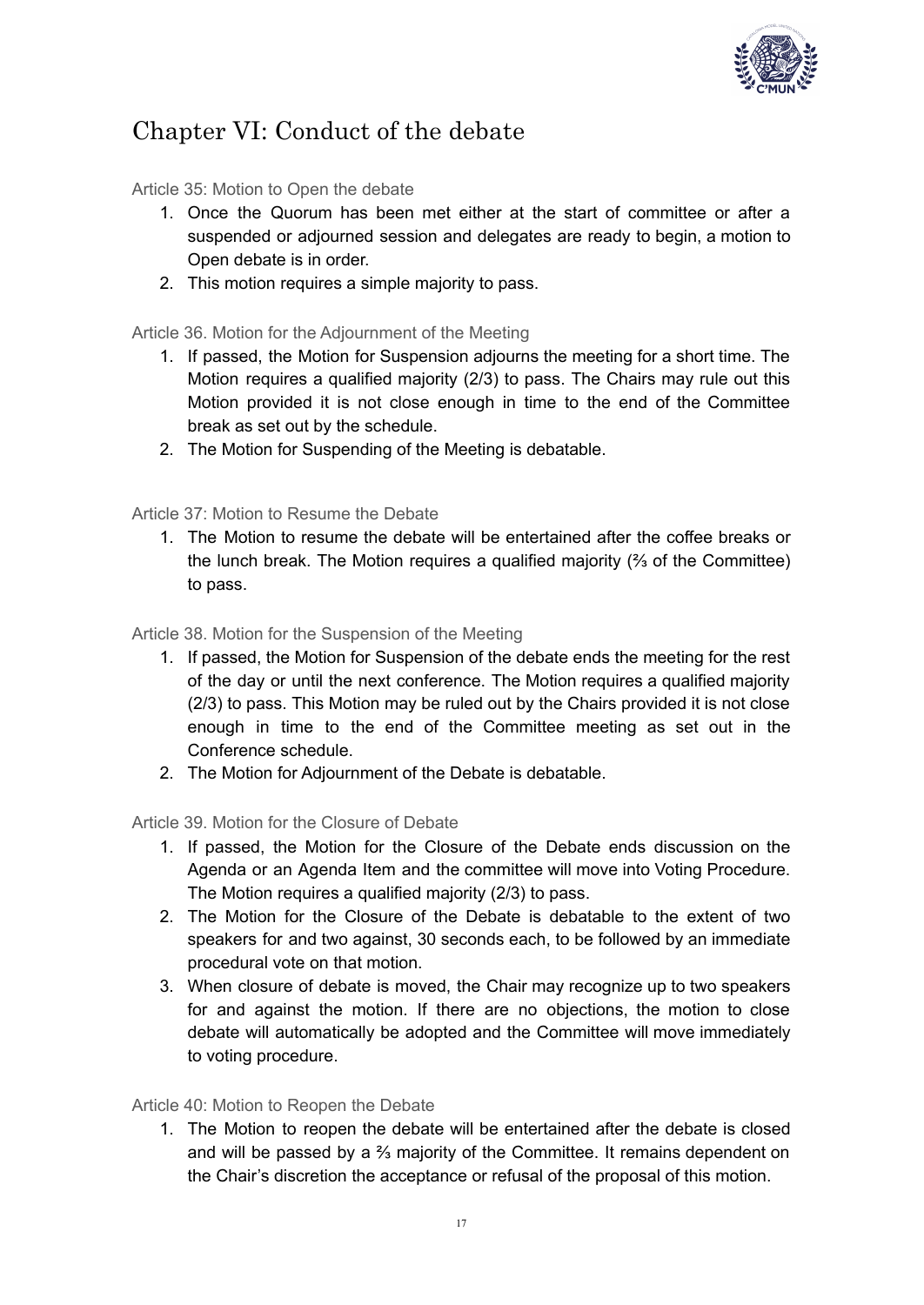

#### <span id="page-17-0"></span>Article 41: Quorum

- 1. In the Committees
	- a. The Chairperson may declare a meeting open and permit the debate to proceed when at least one quarter of the members of the Committee are present.
	- b. The presence of a majority of the members shall be required for any decision to be taken.
- 1. In the Security Council a quorum is made up of all member Delegations. To begin a Council session all members must be present.

#### <span id="page-17-1"></span>Article 42: Roll-call

- 1. After the opening of the session the President or Chairperson will begin with a roll-call. During this procedure the Chairperson will call all nations in alphabetical order to declare their presence. Delegates shall establish their presence in either one of the three following manners:
	- a. A Delegate that is declared "Present and voting" shall vote in favour or against on any substantive matter.
	- b. A Delegate that is declared "Present" shall vote in favour, against or abstain on any substantive matter.
	- c. A Delegate that is declared "Present and not voting" shall have debating privileges, but not the right to vote. This is related only to Non –Council Member Nations.
- 2. Delegates will, during the debate, be able to change their position sending a note to the Chairs. Under the Chair's discretion they shall entertain such a petition.
	- a. The Chair's decision on this issue is not appealable.

#### <span id="page-17-2"></span>Article 43: Setting the Agenda

- 1. After a roll-call, the President or Chairperson will set the Agenda.
- 2. In case there are several topics in the agenda, Delegates will be able to raise a motion to change the provisional agenda.
- 3. The Council or committees will establish the daily order of consideration of Agenda topics at the start of each daily session. Once established, this will become the working Agenda for the duration of that day.
- 4. Only topics set on the Provisional Agenda provided by C'MUN shall be considered by a Council or Committee.

<span id="page-17-3"></span>Article 44: Speaker's list

- 1. After the agenda is set, the Chairs will entertain a motion to open the General Speakers List.
- 2. The Delegate raising this motion will be entitled to be the first speaker.
- 3. The Chairs shall ask the committee for Delegates wishing to be added to the speaker's list.
- 4. At any time during the debate Delegates can ask the Chairs to be added to the speakers list by sending a note.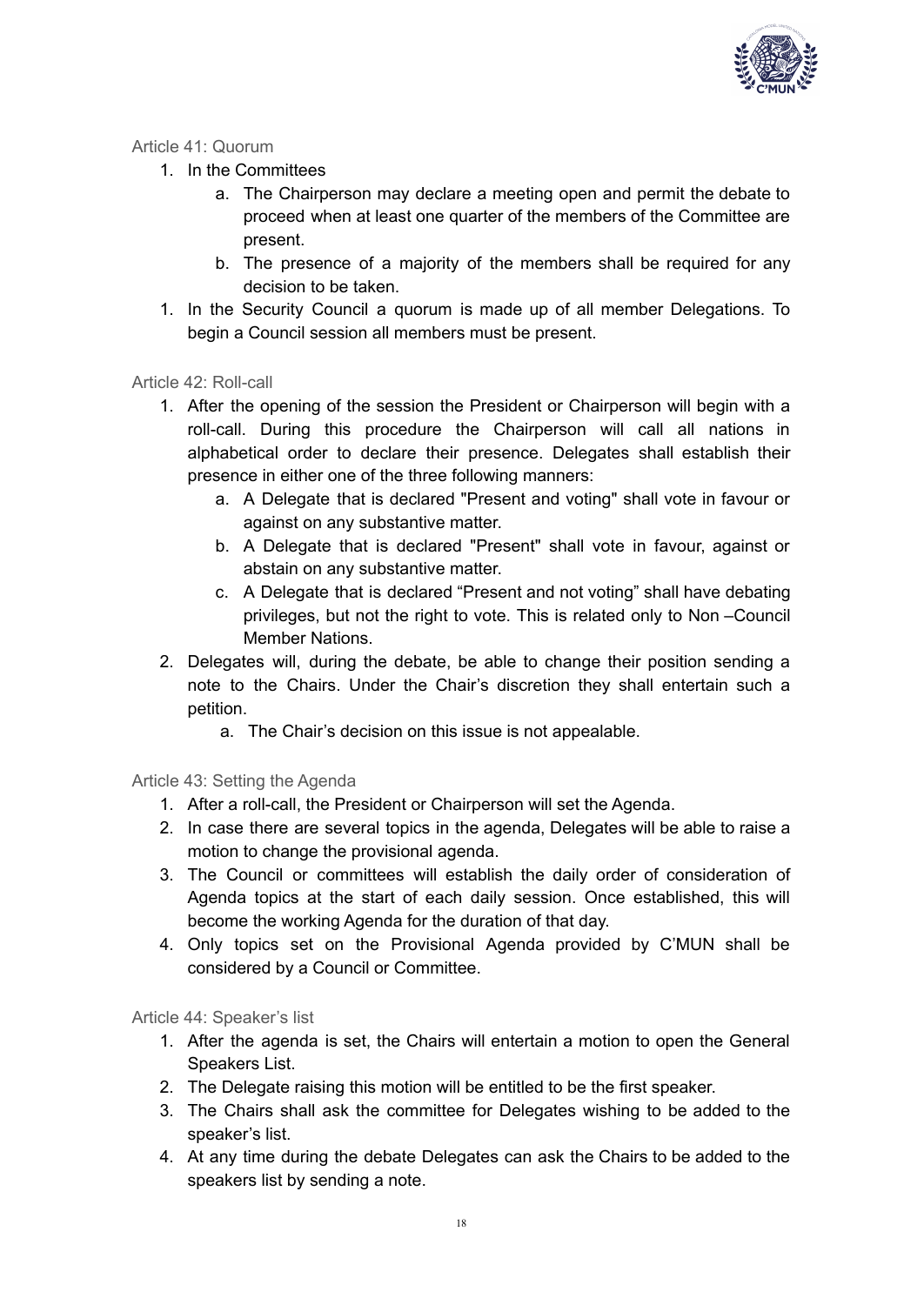

- 5. It will not be allowed for Delegates to yield the floor two times in a single speech.
- 6. If the speakers list is exhausted the debate will automatically be closed and the committee shall proceed into voting procedure of any documents presented.
- 7. Delegates who have not been recognized by the Chairs will not be allowed to talk.
- 8. Delegates who do not follow the latter rule or act against the Rules of Procedure in general may be sanctioned.
- 9. If the floor is open to points or motions and there are none, or none have passed, the debate shall automatically move to the General Speakers List.

<span id="page-18-0"></span>Article 45: Time limit on speeches

- 1. Speakers must keep their remarks germane to the subject under discussion.
- 2. The duration of an intervention is limited to 3 minutes per speaker.
- 3. This time limit may be changed at the discretion of the President.
- 4. When a Delegate exceeds his/her allowed time, the President or Chairperson shall call him/her to order immediately.
- 5. Delegates are entitled to raise a motion to change the time on the General Speakers List as long as it attains to these rules.

<span id="page-18-1"></span>Article 46: Yielding

- 1. A Delegate who was granted the right to speak and has finished speaking before his/her time elapsed, may yield the remaining time in one of the following manners:
	- a. Yield to Questions: if the Delegate yields his time to questions, the questioners shall raise Points of Information. Only time spent answering the question is counted toward the time limit. The number of questions is limited to two questions posed per speaking delegate. Comments or statements instead of questions are out of order.
	- b. Yield to another Delegate: if the Delegate accepts the yield, the Chairperson will recognize him/her for the remaining time bearing in mind article 35.5.
	- c. Yield to the Chairperson or President: the Delegate may yield the time back to the Chair or President. The Chairperson or President may recognize only one Delegate to deliver a short comment (30 seconds) under the petition to motion for a short comment. The comment must pertain to the preceding speech. Yields are not in order following a comment. If there are no short comments, the President or Chairperson will simply move on to the next Speaker on the List of Speakers.

<span id="page-18-2"></span>Article 47: Right of Reply

1. If, during a speech while in the General Speakers List, a Delegate harms the national dignity of another country, said country will be entitled to a Right of Reply.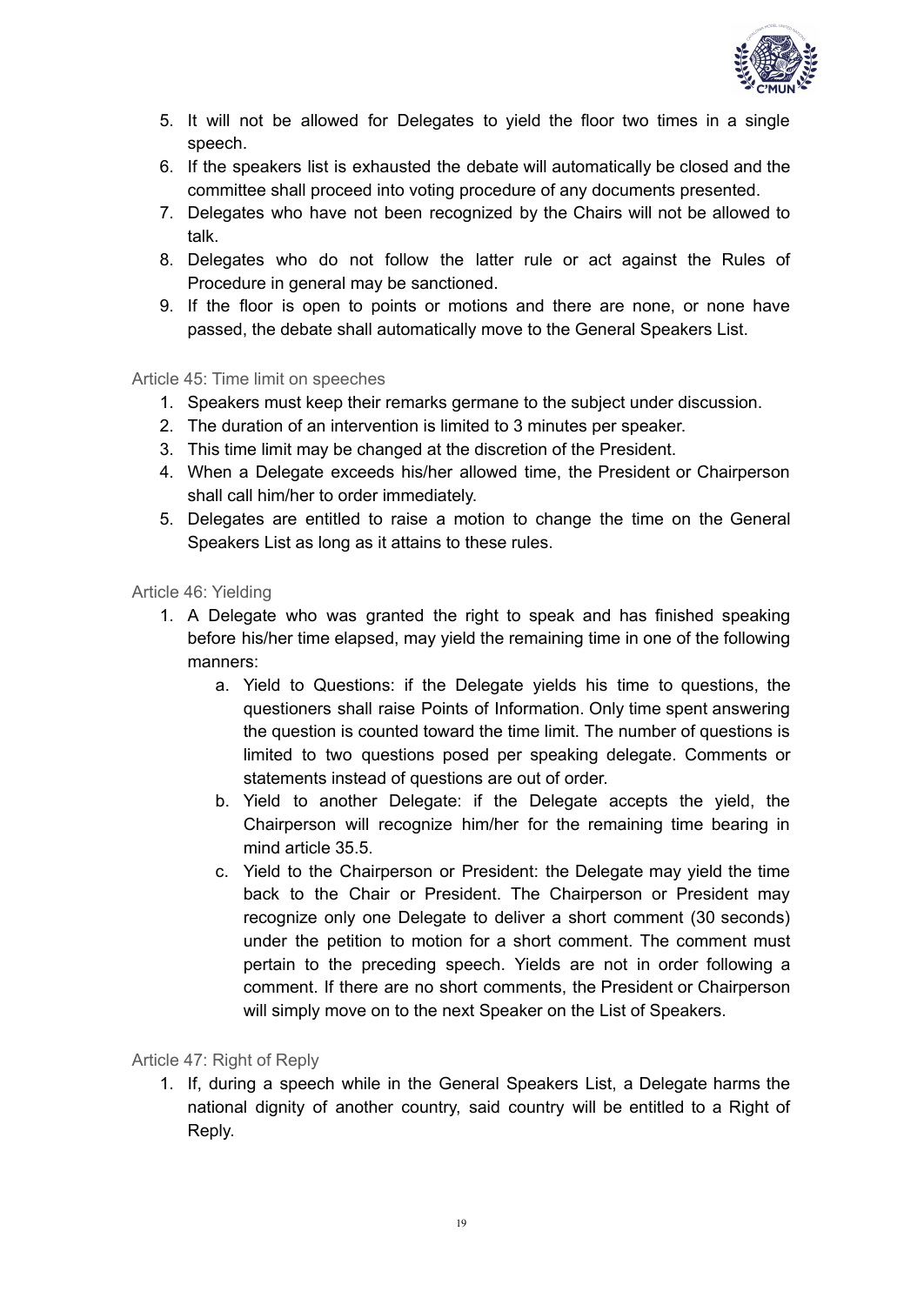

- 2. Such a right can be exercised through sending a note to the Chairs stating the harmful comment. The Chairs will have discretionary power to accept or not this right.
- 3. The Right of Reply shall consist of a speech of 1.5 minutes.
- 4. A response to the Right of Reply will be allowed if the speech meets the criteria of the Right of Reply. There shall be no further replies after this response.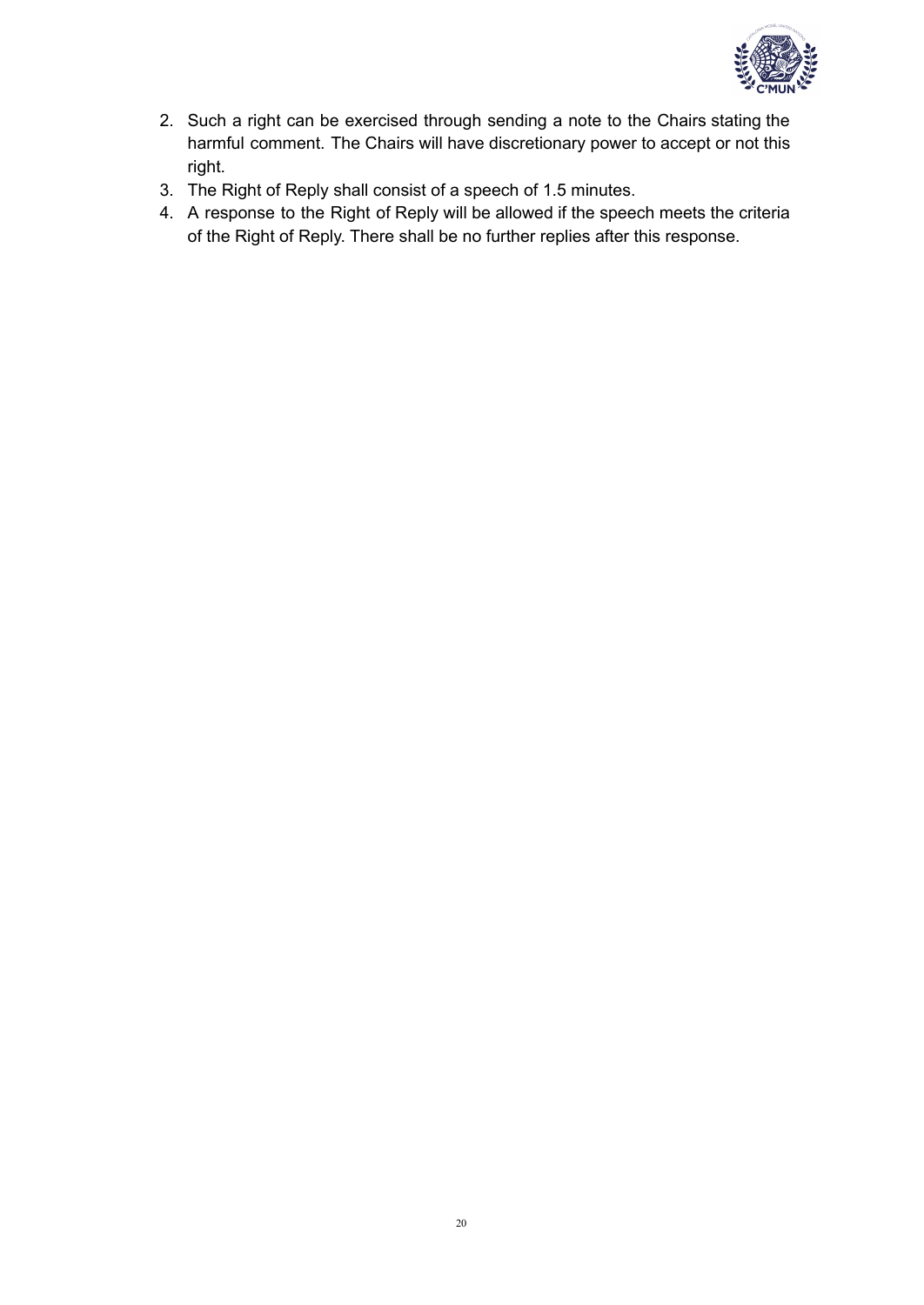

# <span id="page-20-0"></span>Chapter VII: Caucusing

<span id="page-20-1"></span>Article 48: General aspects of caucusing

- 1. Caucuses are the main form of debate during the conference and include two variations, moderated and unmoderated caucuses.
- 2. Moderated caucuses are a formal type of debate on a specific topic set in advance. Therefore, Delegates remain in their places and can only intervene once the chair has recognised them.
- 3. Unmoderated caucuses are an informal type of debate in which Delegates can leave their seats and discuss openly with the committee. Delegates are free to start writing working papers, form draft resolutions or write amendments in this time, and must mediate, debate, and negotiate to develop their stand points as well as gather sponsors on their work.
- 4. Caucuses function in accordance with articles 30 to 34.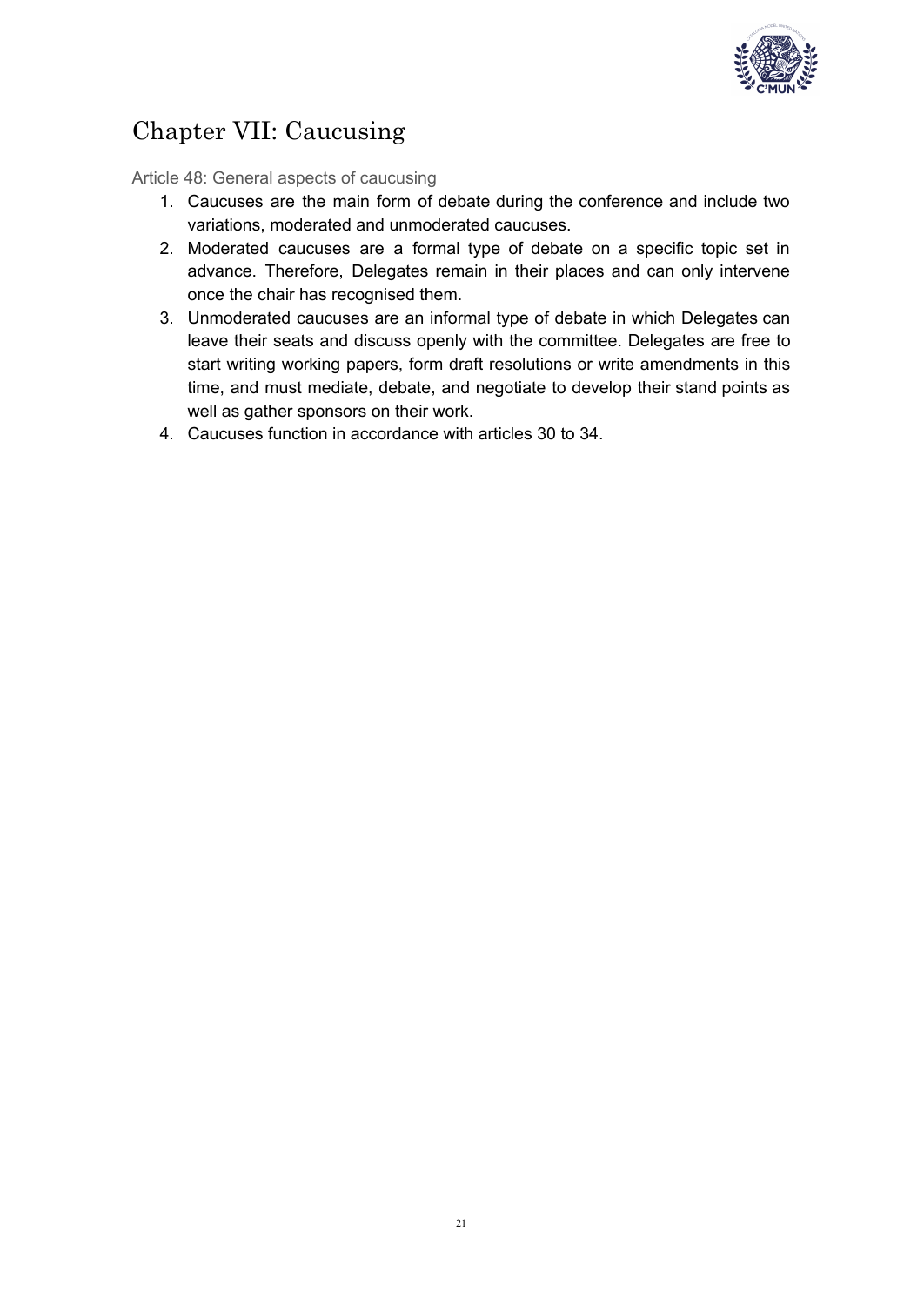

# <span id="page-21-0"></span>Chapter VIII: Documents

<span id="page-21-1"></span>Article 49: Working papers

- 1. Working papers are intended to aid with the work of the Committee and especially the Draft Resolution, as well as to present the viewpoints of the delegates and the potential solutions to the topic.
- 2. Any Delegate can introduce a Working Paper for the consideration of the Committee by sending it to the chair. The Working Paper has to be approved by the Chairpersons before its distribution.
- 3. The Working Paper must be introduced through a motion and this motion must pass in order for the committee to be able to discuss such a Working Paper.
- 4. Working paper does not require any Signatories or Sponsors. However, it should bear the name of the delegate or delegates who proposed it.
- 5. There is no set format for the Working Paper, i.e. the Working Paper does not have to be introduced in the resolution format. The Working Paper is referred to by its designated number.
- 6. Any document of the United Nations or other organizations as well as charts and tables can be introduced as a Working Paper as long as they are relevant to the topic discussed. It is at the discretion of the Secretary General to withdraw a Working Paper which is deemed inappropriate or not contributing to the discussion.

#### <span id="page-21-2"></span>Article 50: Draft Resolutions

- 1. A Draft Resolution is a document drafted in the official format of the resolution.
	- a. Draft Resolutions will follow the standards of each Committee and be referred by the name given to such in every distinct Committee.
- 1. No Draft Resolution shall be circulated without the previous approval of its required format and number of Sponsors and Signatories by the Chairpersons.
- 2. The ones recognized as the writers of the Draft Resolution are called Sponsors. Chairpersons will set the required minimal number of Sponsors according to each Committee. In absence of such clarification made by the Chair, the number of sponsors should never be below 10% of the members of the Committee.
- 3. Signatories are the ones supporting the discussion regarding the Draft Resolution on the floor and bear no further obligation. Chairpersons will set the required minimal number of Signatories according to each Committee. In absence of such clarification made by the Chair, the number of sponsors should never be below 20% of the members of the Committee.
- 4. A Member State cannot be Sponsor and Signatory at the same time.
- 5. Once the Draft Resolution has been correctly introduced Delegates cannot add themselves to the list of Sponsors anymore. However, they can be removed from the list by passing a request in written form to the Chairs. If the Draft Resolution does not have the number of Sponsors required, the document will be removed from the floor immediately.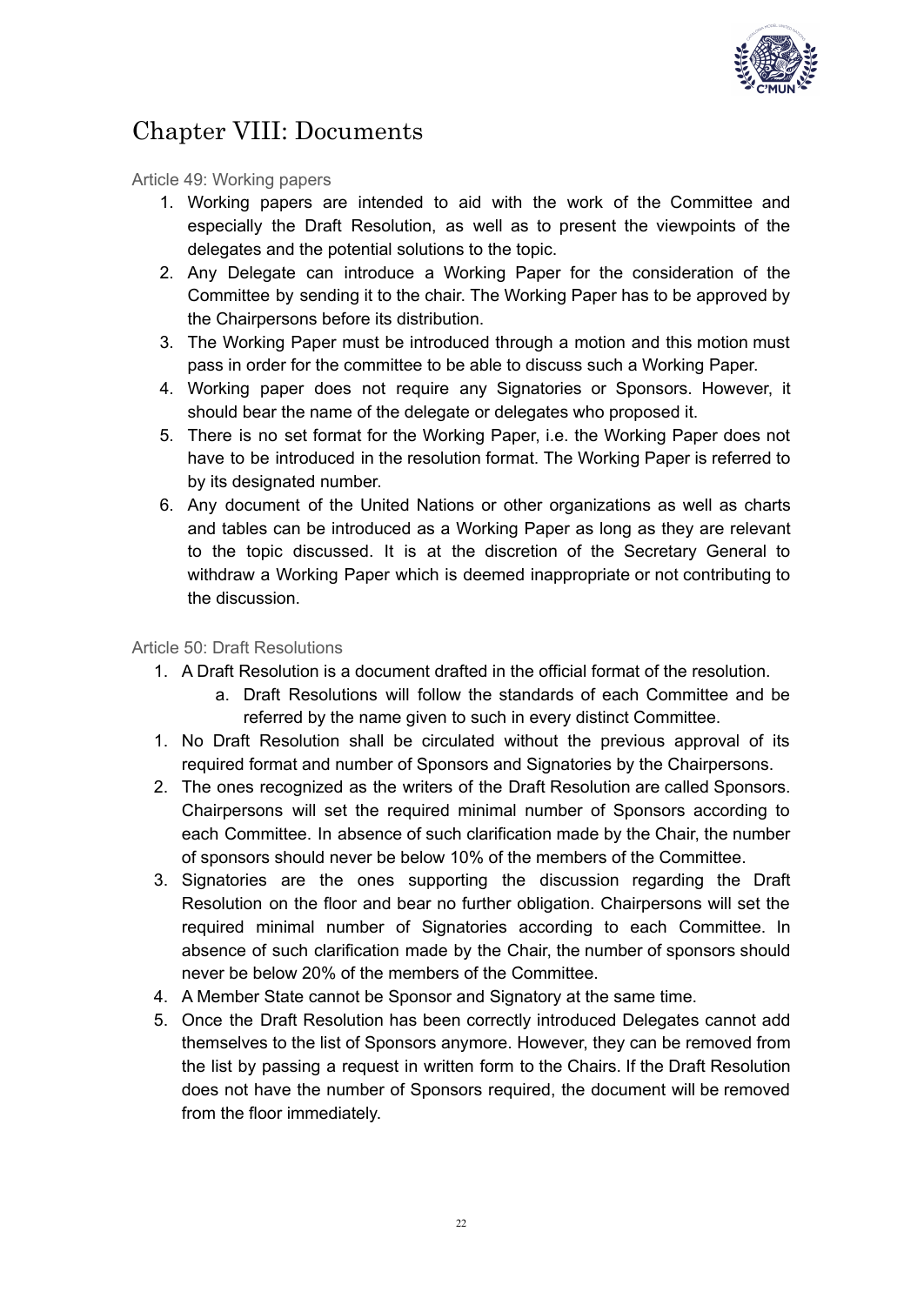

<span id="page-22-0"></span>Article 51. Introduction of a draft resolution

- 1. A Sponsor of the Draft Resolution shall introduce it upon passing of the Motion for a Moderated Caucus with the purpose of the Introduction of the Draft Resolution. The motion needs 2/3 of the votes in the Committee to pass.
- 2. Afterwards, the Sponsors or any Delegate can ask for the Operative Clauses to be read on the floor.
- 3. Subsequently, the Sponsors or any Delegate has the right to ask for a panel of authors, aimed at clarifying the content of the draft resolution. During it, Sponsors should respond to inquiries regarding the clarification of the Draft Resolution. Any substantive statements regarding the Draft are not in order during the Inquiries Session.
- 4. It is at the discretion of the Secretary General to provide any comments, objections or suggestions for improvement to the Draft Resolution.